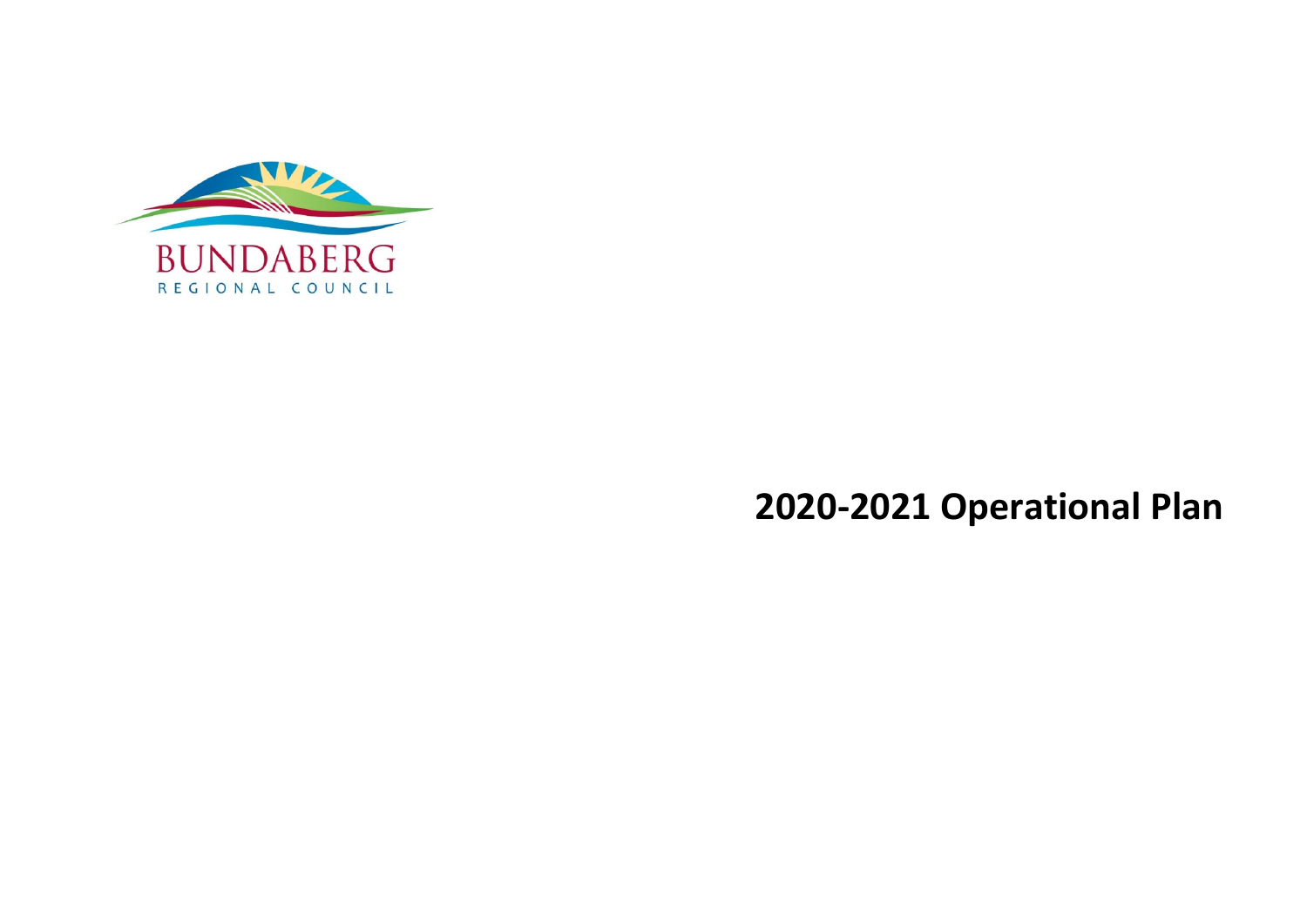# **About the Operational Plan**

Council's Operational Plan identifies our priorities and services, which are translated into performance measurable actions for the financial year, to deliver the strategies identified in our 2019-2023 Corporate Plan. These actions are reported to Council each quarter and outlines the progress towards achieving the Corporate Plan goals. Council's Operational Plan is consistent with its annual budget.

The Operational Plan is a legislative requirement pursuant to the *Local Government Act 2009* and *Local Government Regulation 2012*.

The image below represents the strategic planning and reporting framework used by Council.

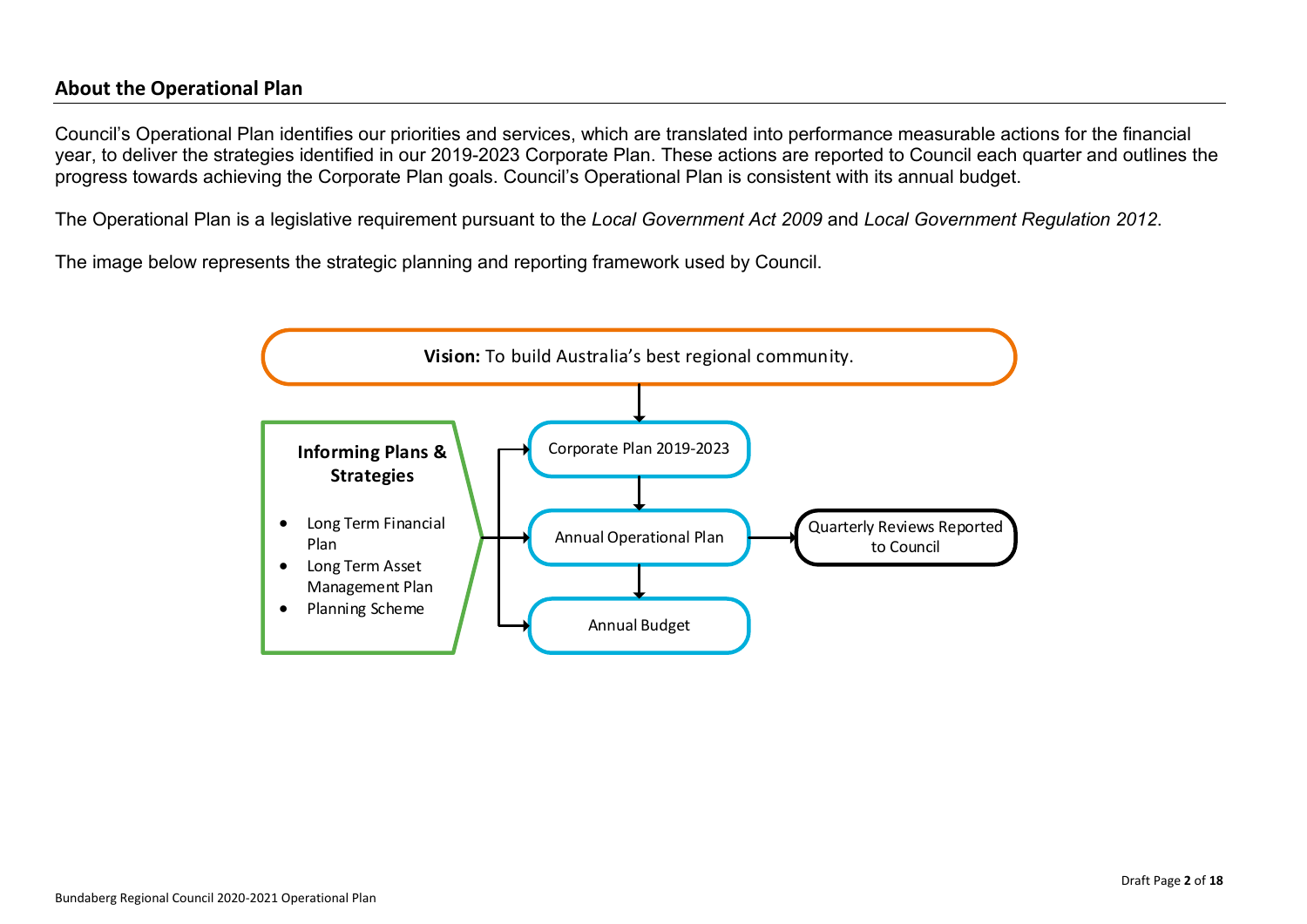

# **Organisational Structure – Departments and Branches**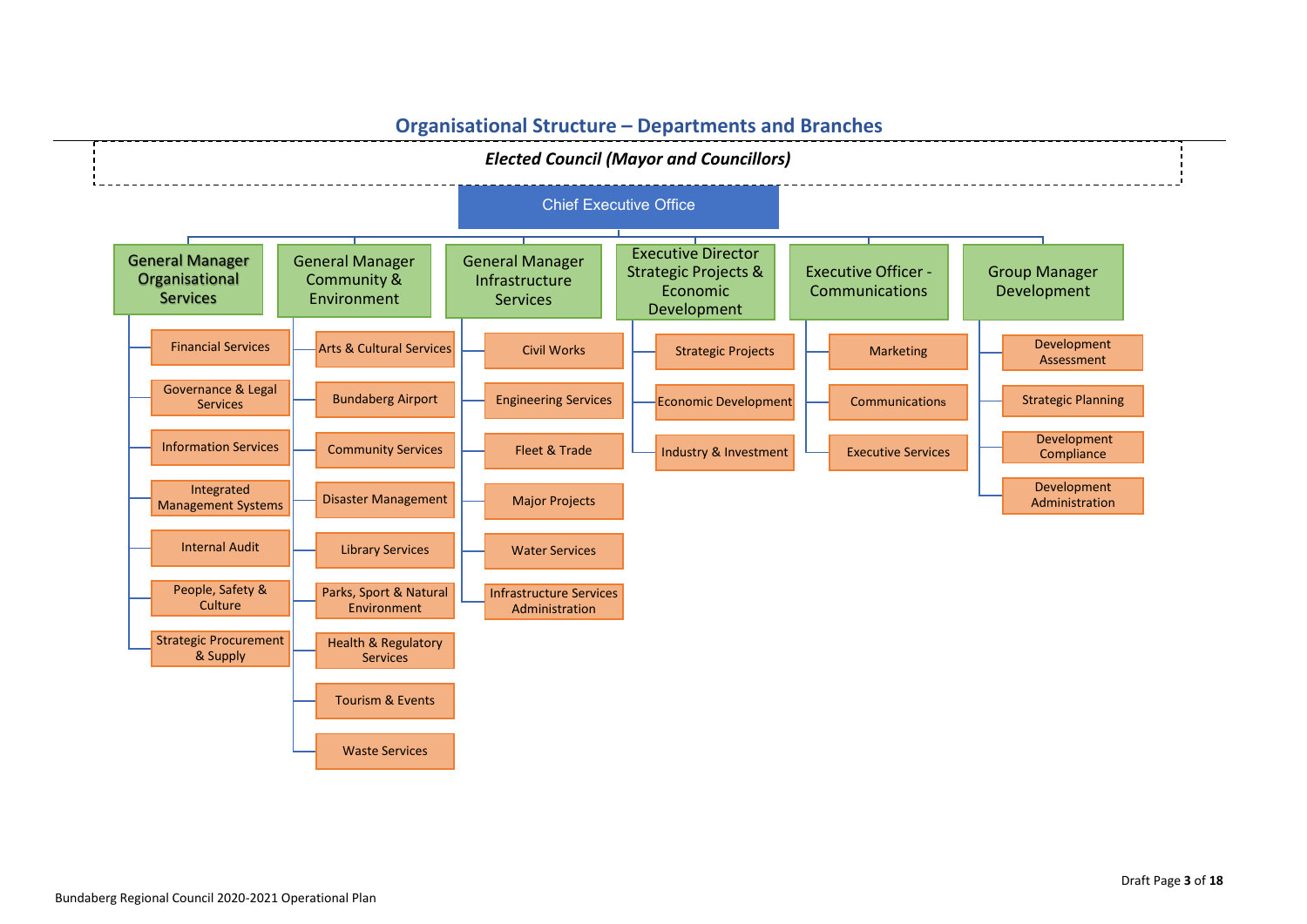# **Managing Operational Risk**

Council recognises that effective risk management is paramount in managing its enterprise risks to achieve its corporate strategies, objectives and vision for the future. Council's commitment to risk management practices aim to effectively manage and limit risk exposure but also identify opportunities through best practice risk management strategies and continuous improvement established in accordance with Risk Management Standard AS/NZS IS 31000: 2018.

Management of operational risks is achieved by Council's commitment to the identification and implementation of processes appropriate to the ongoing management of risk through regular reporting to the Audit and Risk Committee of enterprise risks and the Risk Management Program, continuous review of the Integrated Risk Management Policy, Risk Management Framework and risk assessment tools, training for staff at induction and regular review of risk registers.

# **Corporate Plan Themes & Strategies**



**Our community**

#### **Strategies**

- 1.1.1 Provide responsive, consistent and timely customer service to our residents, investors and developers.
- 1.1.2 Promote and support use of new technology across the organisation and region's economy as part of the Intelligent Communities Plan.
- 1.1.3 Proactively advocate, attract and support economic development related opportunities across the region, specifically targeting priority industries.
- 1.1.4 Promote our region as a preferred investment destination nationally and internationally.
- 1.1.5 Develop a pipeline of strategic projects that support organisational and economic development objectives, including procuring external grant funding.

#### **1.1 Economic growth and prosperity 1.2 Safe, active, vibrant and inclusive community 1.3 An empowered and creative place Strategies**

- 1.2.1 Provide facilities, parks, open spaces, services, and programs that promote and support our community's safety and physical well-being.
- 1.2.2 Manage our road landscapes, urban areas and recreational environments to support our community's lifestyle, and to enhance the identity, special character and heritage of our region.
- 1.2.3 Support and facilitate community programs, networks, projects and events that promote social connectedness; and active and healthy community life.
- 1.2.4 Implement disaster prevention strategies and maximise community preparedness for disaster events.
- 1.2.5 Develop a Cultural Strategy, that celebrates and embraces our local connections to First Nation Peoples and other cultures.

# **Strategies**

- 1.3.1 Provide facilities, spaces, services and activities that promote and support lifelong learning and community engagement with the arts and culture.
- 1.3.2 Provide leadership in creative innovation, opportunities for learning and social and cultural development.
- 1.3.3 Advocate and support heritage and culture programs, projects, plans and events, which create a positive identity for the region.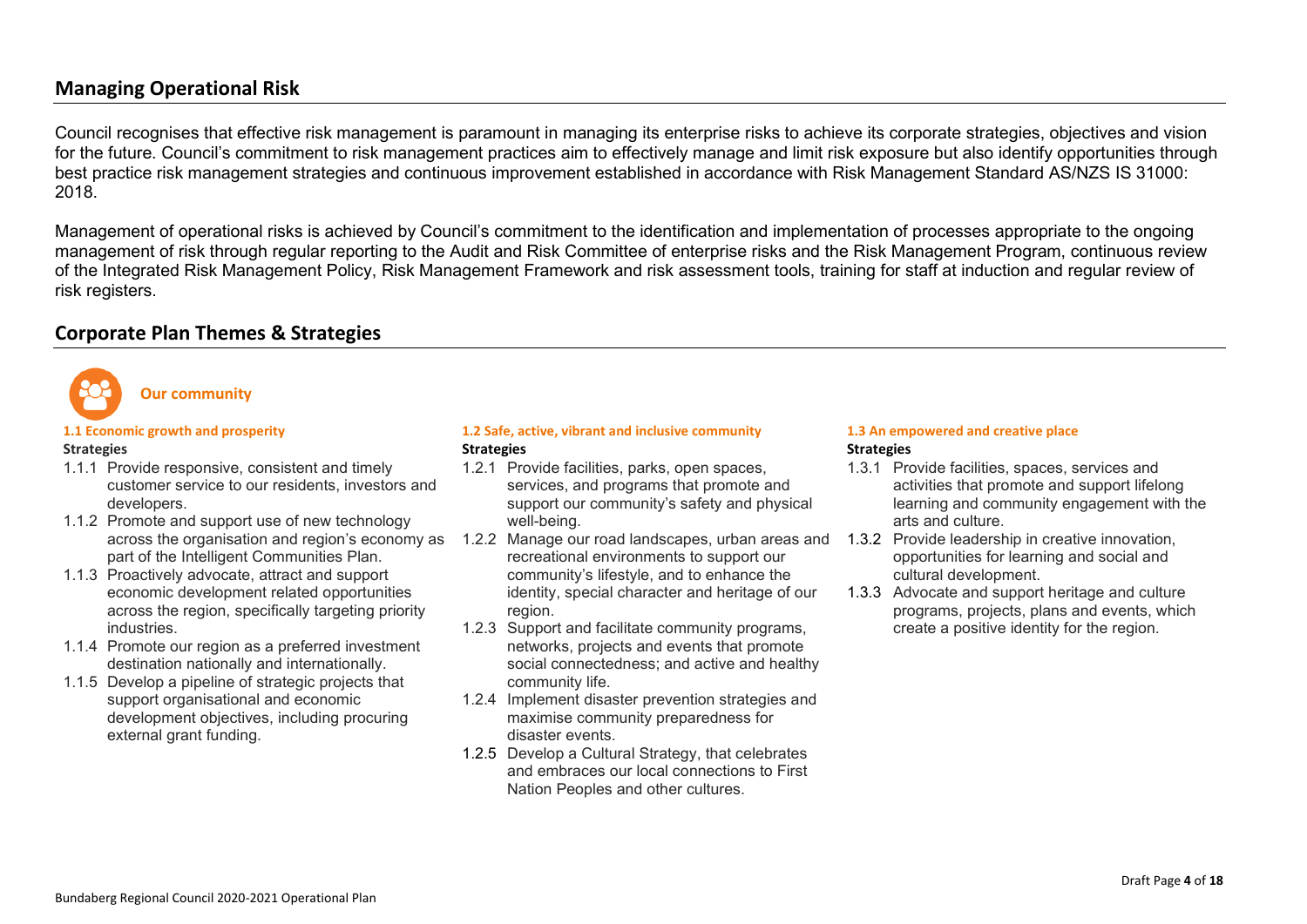

# **2.1 Infrastructure that meets our current and future needs 2.2 Sustainable and affordable essential services 2.3 Sustainable built and natural environments**

#### **Strategies**

- 2.1.1 Develop, implement and administer strategies and plans underpinned by the principles of sustainable development.
- 2.1.2 Plan and implement council's long-term and annual capital works improvement program that reflects community needs and expectations.
- 2.1.3 Apply renewable and clean energy strategies in operational management and project development and construction.
- 2.1.4 Manage and maintain council owned buildings, facilities and assets that support and facilitate social connectedness and community life.

#### **Our people our business**

#### **Strategies**

- 3.1.1 Develop and maintain a comprehensive longterm Financial Plan.
- 3.1.2 Apply responsible fiscal principles for sustainable financial management.
- 3.1.3 Review, monitor and evaluate asset management.
- 3.1.4 Develop strong governance and funding networks with local, state and national stakeholders.

# **Strategies**

- 2.2.1 Connect our people, places and industries by maintaining and improving road transport, pathway and drainage networks.
- 2.2.2 Supply potable water and wastewater services that ensure the health of our community in accordance with council's service standards.
- 2.2.3 Provide safe and efficient waste services to protect our community and environment.
- 2.2.4 Provide effective and efficient fleet and trade services for operations and projects across council.

#### **Strategies**

- 2.3.1 Manage, maintain, rehabilitate and protect our natural resources and regional ecosystems.
- 2.3.2 Educate and engage with the community to encourage greater involvement in the protection of the natural environment and the development of land use policy.
- 2.3.3 Review and consistently enforce local laws, the planning scheme, and other associated environment and public health legislation to ensure they meet community standards.
- 2.3.4 Provide environmental health and community services and programs to support regional wellbeing.

#### **3.1 A sustainable financial position 3.2 Responsible governance with a customer-driven focus 3.3 Open communication Strategies**

- 3.2.1 Ensure our workforce is adequately trained and supported to competently manage themselves and their work.
- 3.2.2 Provide friendly and responsive customer service, in keeping with council values and community expectations.
- 3.2.3 Administer statutory compliant governance operations incorporating insurance; risk management; property management and council policies and procedures.
- 3.2.4 Exercise whole-of-council adherence to, and compliance with, council's policies and procedures, in keeping with our corporate values and community's expectations.
- 3.2.5 Provide and review systems, programs and processes to ensure effective and efficient service delivery to meet community expectations.

#### **Strategies**

- 3.3.1 Keep our community and workforce informed and up to date in matters of agency and community interest.
- 3.3.2 Proactively support and encourage community engagement and collaboration.
- 3.3.3 Develop consistent messaging and professional communications that establish a positive profile and identity for council and our region.
- 3.3.4 Review and develop updated and relevant communication platforms, modes, mediums and content.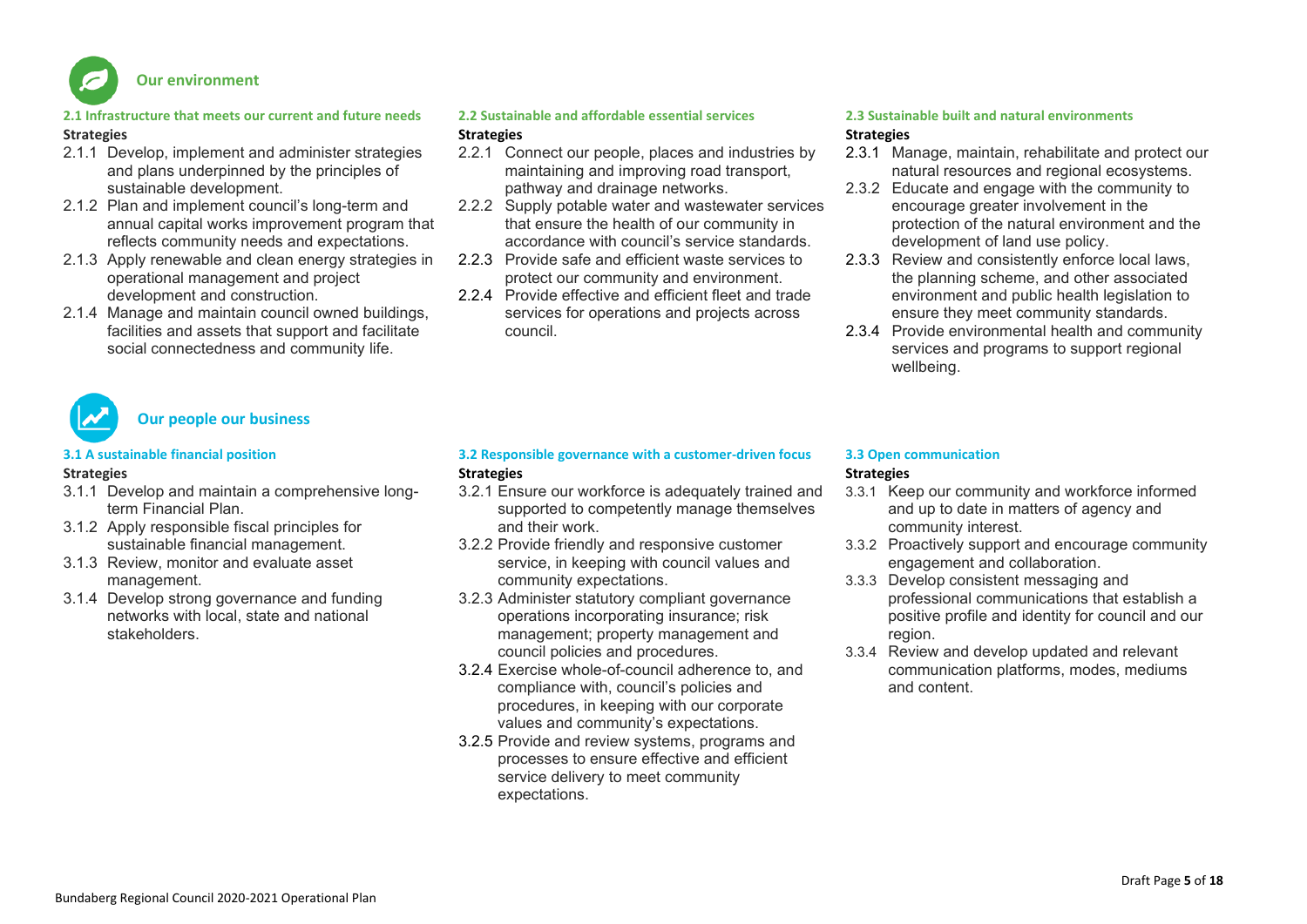# **Game Changers**

Game changers represent four areas which Council intends to excel, outside of its core business services.



### **Connected and leveraged infrastructure**

- Enhance connectivity to drive economic growth and urban productivity.
- Better leveraging of existing infrastructure, improving outcomes for residents and business.



#### **Advocacy and investment attraction**

- Partner with relevant stakeholders to deliver tangible investment outcomes.
- Proactively pursue public and private investment in projects that build our community and strengthen our economy.



#### **Use of digital and innovative technologies**

• Develop and implement a new Intelligent Communities Plan that positions the Bundaberg Region as a model intelligent community in regional Australia.



#### **Organisational and cultural excellence**

- Improve leadership capability to empower employees.
- Maintain high levels of transparency and accountability throughout the organisation.
- Grow and maintain a diverse and inclusive staff.
- Support our community with strong financial management and investment.

# **Performance Measure Indicators**

The following symbols will be used in quarterly reports to indicate the progress of performance measures.

| Indicator | <b>Status</b>   | Indicator meaning                                                                                                                    |
|-----------|-----------------|--------------------------------------------------------------------------------------------------------------------------------------|
|           | On track        | Initiative is proceeding to plan with no indication of future impediments.                                                           |
|           | Monitor         | Progress is not as expected but action is being/has been taken and is expected to be back on track within the next reporting period. |
|           | Action required | Progress is significantly behind schedule. Decisive action is required to get back on track.                                         |
|           | Trend           | This data is being collected for observation and analysis.                                                                           |
|           | Completed       | Initiative or project has been completed.                                                                                            |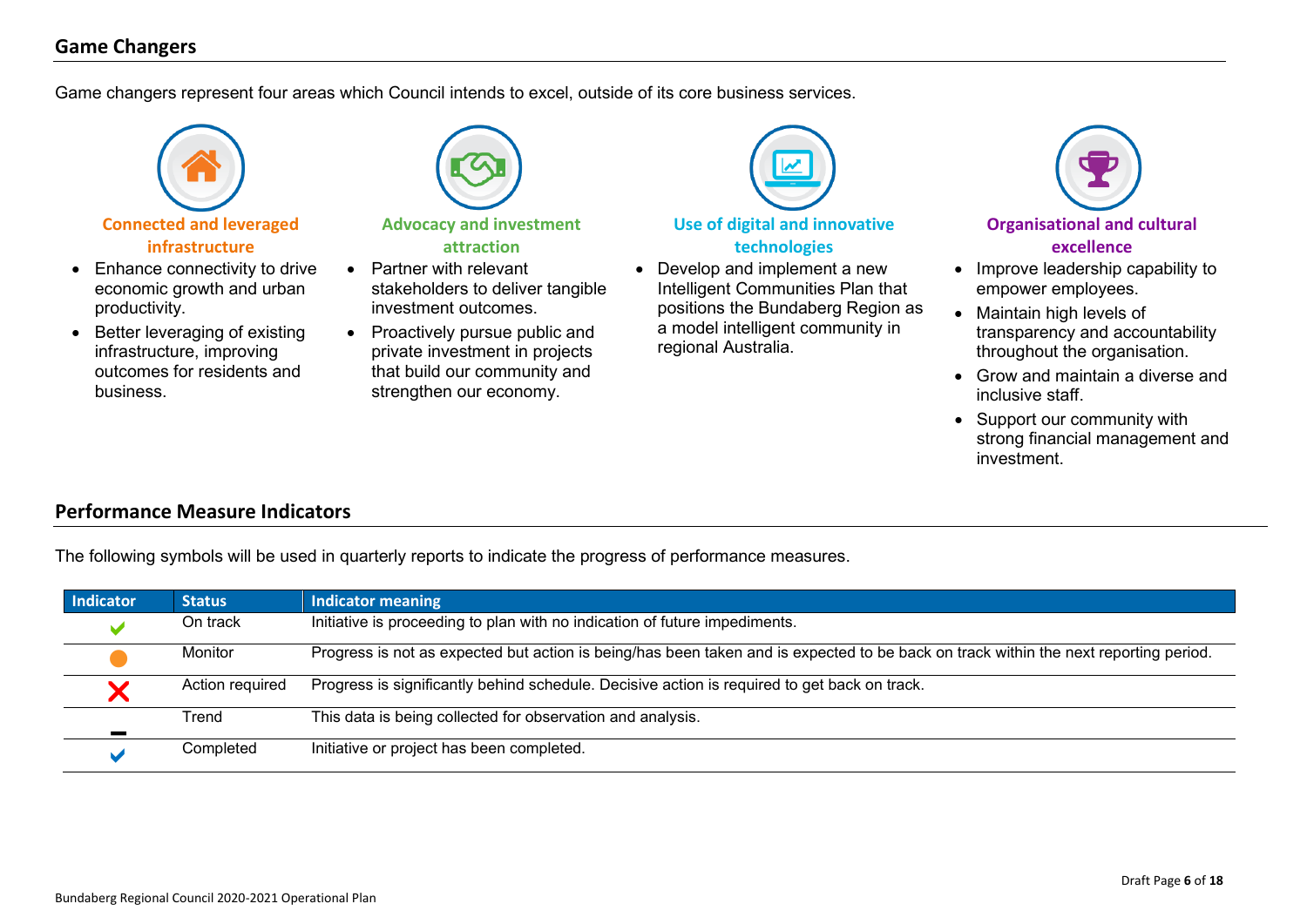# **Performance Measures**

A performance measure is a value, either qualitative or quantitative, that tracks how effectively Council is achieving key business objectives and strategies goals. These measures are used to review and evaluate Council's progress against its goals and strategies.



**Our community**

### **1.1 Economic growth and prosperity**

|                                                                                                                                                                    |                                              |               | <b>Reporting Frequency</b> |             |             |             |  |
|--------------------------------------------------------------------------------------------------------------------------------------------------------------------|----------------------------------------------|---------------|----------------------------|-------------|-------------|-------------|--|
| <b>Performance Measure</b>                                                                                                                                         | <b>Department Responsibility</b>             | <b>Target</b> | Q1, Jul-Sep                | Q2, Oct-Dec | Q3, Jan-Mar | Q4, Apr-Jun |  |
| Strategy 1.1.1 Provide responsive, consistent and timely customer services to our residents, investors and developers.                                             |                                              |               |                            |             |             |             |  |
| Percentage planning and building searches are issued within statutory<br>and corporate timelines.                                                                  | Development Assessment                       | $\geq 95\%$   | ✔                          | ✔           | ✔           |             |  |
| Percentage of low complexity development applications decided within<br>10 days.                                                                                   | Development Assessment                       | $\geq 90\%$   | ✔                          | ✔           | ✔           |             |  |
| Percentage of total code assessable development applications decided<br>within 25 days or less.                                                                    | Development Assessment                       | $\geq 80\%$   | ✔                          | ✔           | ✔           |             |  |
| Percentage of total concurrence agency referrals decided within 10<br>days.                                                                                        | Development Assessment                       | $\geq 95\%$   | ✔                          | ✔           | ✔           |             |  |
| Percentage of applications to endorse Subdivision Plans decided within<br>15 days.                                                                                 | Development Assessment                       | $\geq 95\%$   | ✔                          | ✔           | ✔           |             |  |
| Percentage of pre-lodgement meeting outcomes issued within 5 days or<br>less.                                                                                      | Development Assessment                       | $\geq 80\%$   | ✔                          | ✔           | ✔           |             |  |
| Percentage of total impact assessable development applications<br>decided within 35 days or less.                                                                  | Development Assessment                       | $\geq 60\%$   | ✔                          | ✔           | ✔           |             |  |
| Plumbing Services: Percentage of approvals decided within 10 days.                                                                                                 | <b>Water Services</b>                        | $\geq 95\%$   | ✔                          | ✔           | ✔           |             |  |
| Connections: Percentage of new water and wastewater connections<br>installed within 25 days.                                                                       | <b>Water Services</b>                        | $\geq 95\%$   | ✔                          | ✔           | ✔           |             |  |
| Strategy 1.1.2 Promote and support use of new technology across the organisation and region's economy as part of the Intelligent Communities Plan.                 |                                              |               |                            |             |             |             |  |
| Progress of actions in Intelligent Community Plan Bundaberg.                                                                                                       | Strategic Projects & Economic<br>Development | Progress      |                            |             |             |             |  |
| Strategy 1.1.3 Proactively advocate, attract and support economic development related opportunities across the region, specifically targeting priority industries. |                                              |               |                            |             |             |             |  |
| Preparation of Bundaberg Regional Advocacy Program.                                                                                                                | Strategic Projects & Economic<br>Development | Progress      |                            |             |             |             |  |
| Percentage increase or decrease in business entities registered.                                                                                                   | Strategic Projects & Economic<br>Development | Trend         |                            |             |             |             |  |
| Percentage growth in our region's Gross Regional Product.                                                                                                          | Strategic Projects & Economic<br>Development | $> 2\%$       |                            |             |             |             |  |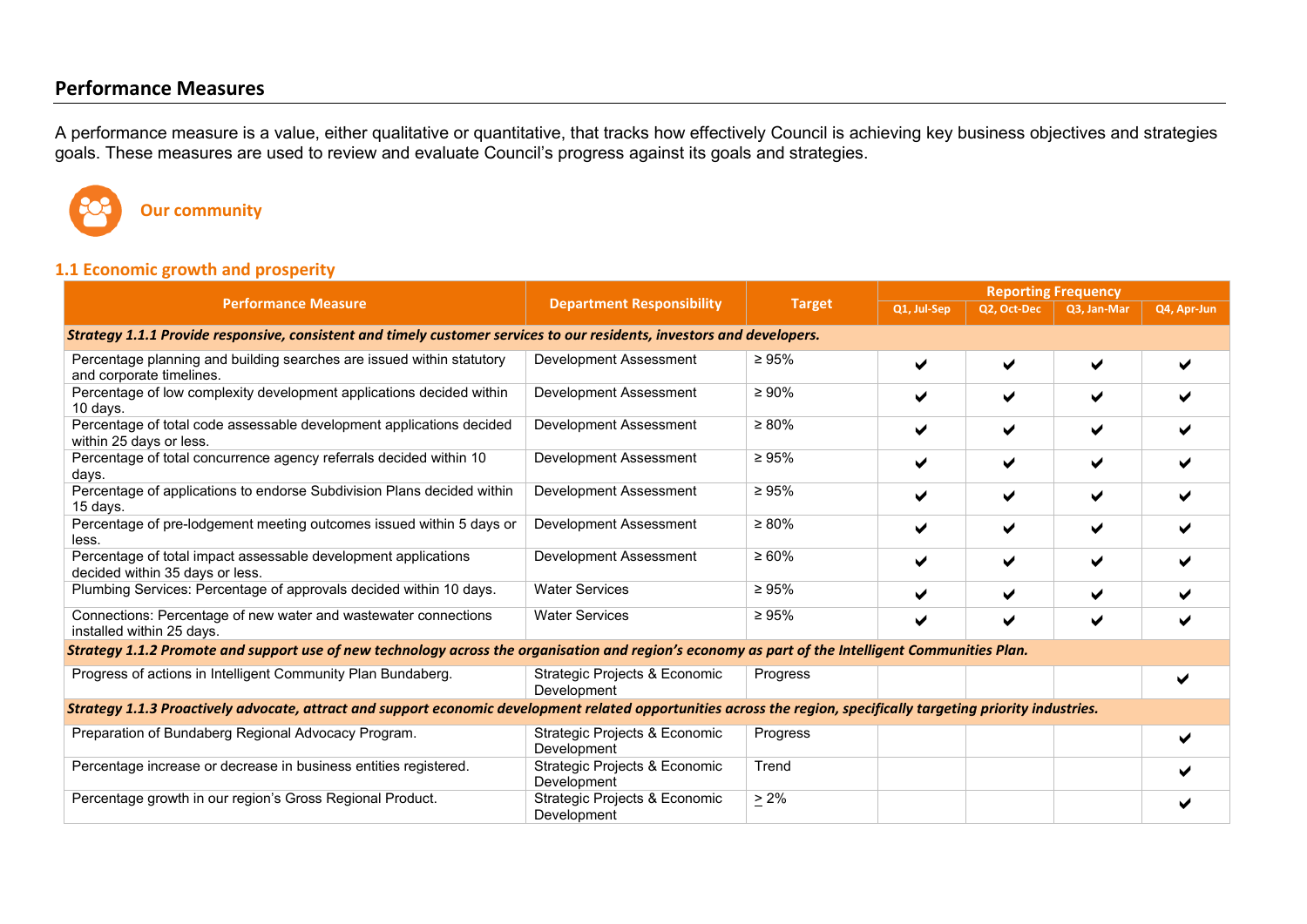|                                                                                                                                                                                                                       |                                              |                                                                            | <b>Reporting Frequency</b> |             |             |             |  |
|-----------------------------------------------------------------------------------------------------------------------------------------------------------------------------------------------------------------------|----------------------------------------------|----------------------------------------------------------------------------|----------------------------|-------------|-------------|-------------|--|
| <b>Performance Measure</b>                                                                                                                                                                                            | <b>Department Responsibility</b>             | <b>Target</b>                                                              | Q1, Jul-Sep                | Q2, Oct-Dec | Q3, Jan-Mar | Q4, Apr-Jun |  |
| Unemployment rate for the Bundaberg region.                                                                                                                                                                           | Strategic Projects & Economic<br>Development | $< 6.50\%$                                                                 |                            |             |             | ✔           |  |
| Strategy 1.1.4 Promote our region as a preferred investment destination nationally and internationally.                                                                                                               |                                              |                                                                            |                            |             |             |             |  |
| Number of passengers processed through Bundaberg Regional Airport<br>terminal.                                                                                                                                        | <b>Bundaberg Airport</b>                     | $\geq 30,000$                                                              | ✔                          | ✔           | ✔           |             |  |
| Holiday Parks: Percentage Holiday Park accommodation is occupied.                                                                                                                                                     | <b>Facilities Management</b>                 | Trend                                                                      | ✔                          | ✔           | ✔           | ✔           |  |
| To deliver the Childers Festival as an iconic destination event telling the<br>unique story of Childers through place, experience, spirit and culture.<br>Estimated number of participants.                           | Events                                       | Trend                                                                      | ✔                          |             |             |             |  |
| To deliver the Taste Bundaberg Festival as a destination event telling<br>our unique culinary story through branded events and experiences.<br>Estimated number of participants.                                      | Events                                       | Trent                                                                      | ✔                          |             |             |             |  |
| To deliver the Milbi Festival as a destination arts event telling our<br>indigenous and environmental story through cultural engagement, event<br>delivery and connection to place. Estimated number of participants. | Events                                       | Trend                                                                      | ✔                          |             |             |             |  |
| Bundaberg Tourism Partnership Agreement: Total number of visitors to<br>the Bundaberg Region in the year (inclusive of domestic and<br>international).                                                                | Tourism                                      | Trend                                                                      |                            |             |             |             |  |
| Percentage of the total Accounts Payable suppliers spend (excluding<br>Corporate Purchase Cards) with local business categories A, B and C,<br>as defined in the Procurement and Contract Manual                      | <b>Strategic Procurement</b>                 | 60%                                                                        | ✔                          | ✔           |             |             |  |
| Strategy 1.1.5 Develop a pipeline of strategic projects that support organisational and economic development objectives, including procuring external grant funding.                                                  |                                              |                                                                            |                            |             |             |             |  |
| Demonstrated pipeline of shovel ready capital projects aligned with the<br>organisations Advocacy Priorities list.                                                                                                    | Strategic Projects & Economic<br>Development | Maintenance of 3-<br>4 strategic<br>economic capital<br>projects per year. |                            |             |             |             |  |

# **1.2 Safe, active, vibrant and inclusive community**

|                                                                                                                                                                               |                                  |             | <b>Reporting Frequency</b> |             |             |             |  |
|-------------------------------------------------------------------------------------------------------------------------------------------------------------------------------|----------------------------------|-------------|----------------------------|-------------|-------------|-------------|--|
| <b>Performance Measure</b>                                                                                                                                                    | <b>Department Responsibility</b> | Target      | Q1, Jul-Sep                | Q2, Oct-Dec | Q3, Jan-Mar | Q4, Apr-Jun |  |
| Strategy 1.2.1 Provide facilities, parks, open spaces, services, and programs that promote and support our community's safety and physical well-being.                        |                                  |             |                            |             |             |             |  |
| Percentage of agreed service levels have been met.                                                                                                                            | Parks & Gardens                  | $\geq 85\%$ |                            | ✔           | м           |             |  |
| Number of physical activity and preventative health initiatives promoted<br>and supported by Council.                                                                         | Sport & Recreation               | $\geq 25$   |                            | ✔           |             |             |  |
| Number of community members participating in preventative health<br>programs and projects.                                                                                    | Sport & Recreation               | Trend       |                            |             |             |             |  |
| Strategy 1.2.2 Manage our road landscapes, urban areas and recreational environments to support our community's lifestyle, and to enhance the identity, special character and |                                  |             |                            |             |             |             |  |
| heritage of our region.                                                                                                                                                       |                                  |             |                            |             |             |             |  |
| Development approvals are audited for compliance.                                                                                                                             | Development Strategic Planning   | Yes/No      |                            |             |             |             |  |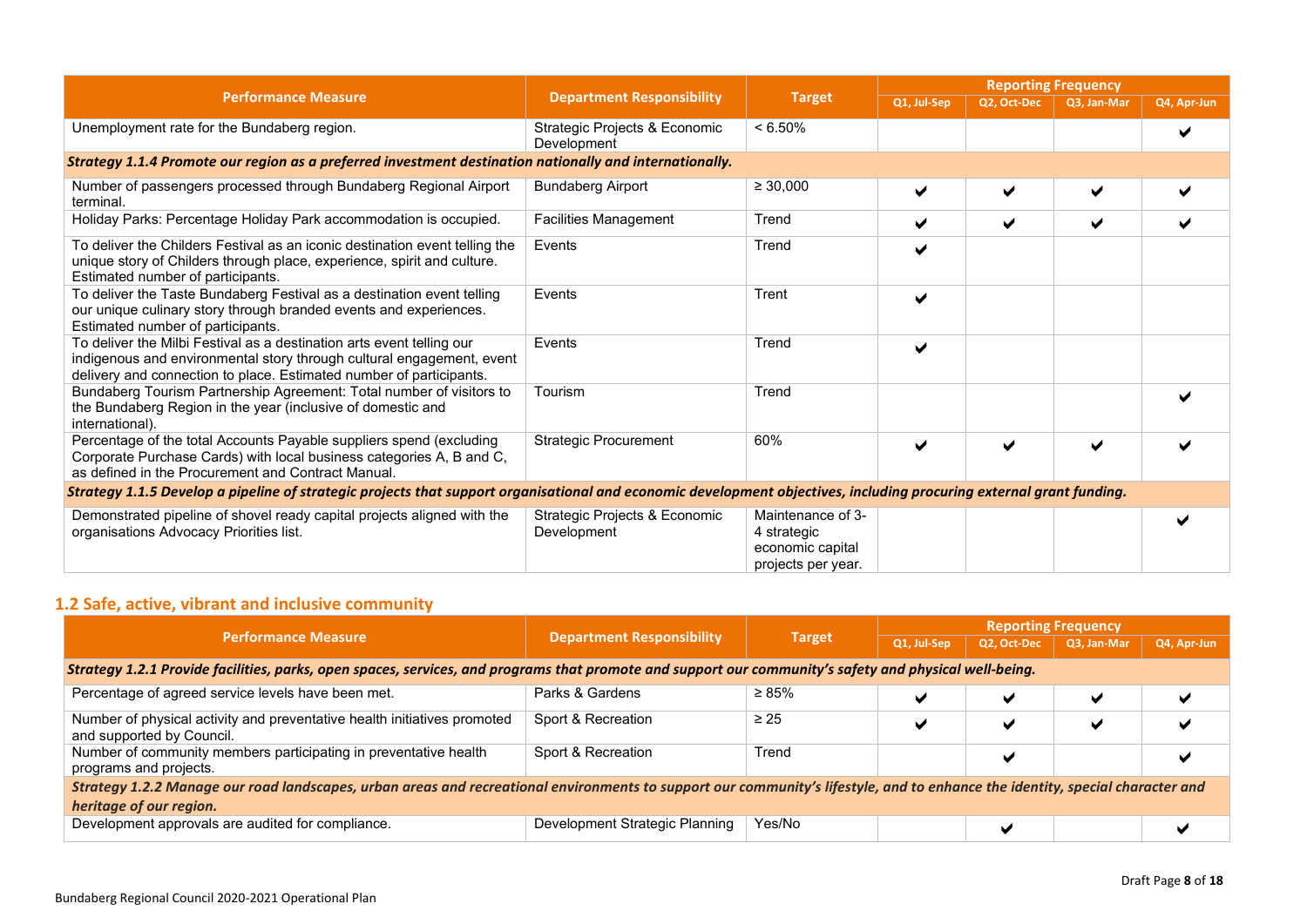|                                                                                                                                                                                                      |                                     |                             | <b>Reporting Frequency</b> |                       |             |             |
|------------------------------------------------------------------------------------------------------------------------------------------------------------------------------------------------------|-------------------------------------|-----------------------------|----------------------------|-----------------------|-------------|-------------|
| <b>Performance Measure</b>                                                                                                                                                                           | <b>Department Responsibility</b>    | <b>Target</b>               | Q1, Jul-Sep                | Q2, Oct-Dec           | Q3, Jan-Mar | Q4, Apr-Jun |
| Strategy 1.2.3 Support and facilitate community programs, networks, projects and events that promote social connectedness; and active and healthy community life.                                    |                                     |                             |                            |                       |             |             |
| Number of service users with improved ability to access appropriate<br>services.                                                                                                                     | Neighbourhood Centres               | Trend                       | ✔                          | ✔                     | ✔           | ✔           |
| Number of service users with improved quality of life.                                                                                                                                               | Neighbourhood Centres               | Trend                       | ✔                          | ✔                     |             |             |
| Number of community development partnerships, projects and<br>initiatives promoted and supported by Council.                                                                                         | <b>Community Development</b>        | Trend                       | ✔                          | ✔                     | ✔           |             |
| Number of community grants provided.                                                                                                                                                                 | <b>Community Development</b>        | Trend                       | ✔                          | ✔                     | ✔           |             |
| Number of financial assistance requests/applications supported<br>(individuals/sporting organisations/events).                                                                                       | Sport & Recreation                  | Trend                       | ✔                          | ✔                     | ✔           |             |
| Local Law, Animal Management - number of community education<br>programs delivered/attended.                                                                                                         | <b>Regulatory Services</b>          | $\geq 10$                   | ✔                          | $\blacktriangledown$  | ✔           |             |
| Events/Workshop: Number of attendees to workshop for events.                                                                                                                                         | Events                              | Trend                       |                            |                       |             |             |
| Number of occasions that information, advice and referral services were<br>provided.                                                                                                                 | Neighbourhood Centres               | Trend                       | ✔                          | $\blacktriangledown$  | ✔           |             |
| Number of service users who received a service.                                                                                                                                                      | <b>Neighbourhood Centres</b>        | Trend                       | ✔                          | ✔                     | ✔           |             |
| Community Support Services Commonwealth Home Support<br>Programme & Queensland Community Care (State & Federal Funded):<br>Number of service users who received a service.                           | <b>Community Care</b>               | Trend                       | ✔                          | ✔                     |             |             |
| Access to Services - Commonwealth Home Support Programme &<br>Queensland Community Care (State and Federal funded): Number of<br>service users with improved ability to access appropriate services. | <b>Community Care</b>               | $\geq 50$                   | ✔                          | $\blacktriangleright$ | ✔           |             |
| Quality of Life - Commonwealth Home Support Programme &<br>Queensland Community Care (State and Federal funded): Number of<br>service users with improved quality of life.                           | <b>Community Care</b>               | $\geq 300$                  | ✔                          | ✔                     |             |             |
| Social Connectedness - Commonwealth Home Support Programme &<br>Queensland Community Care (State and Federal funded): Number of<br>service users with improved social connectedness.                 | <b>Community Care</b>               | $\geq 150$                  | ✔                          | $\blacktriangleright$ | ✔           |             |
| Funded Programs (State & Federal): Percentage programs and<br>services are demonstrating compliance with standards and meeting<br>funding targets.                                                   | <b>Community Care</b>               | $\geq 98.00\%$              |                            |                       |             |             |
| Strategy 1.2.4 Implement disaster prevention strategies and maximise community preparedness for disaster events.                                                                                     |                                     |                             |                            |                       |             |             |
| Number of Local Disaster Management Group (LDMG) Meetings held.                                                                                                                                      | Disaster Management                 |                             |                            | ✔                     | ✔           |             |
| Annual assessment of Local Disaster Management Plan and local<br>disaster arrangements in accordance with Emergency Management<br>Assurance Framework.                                               | Disaster Management                 | Score $\geq 5$ out of<br>10 |                            | ✔                     |             |             |
| Strategy 1.2.5 Develop a Cultural Strategy, that celebrates and embraces our local connections to First Nation Peoples and other cultures.                                                           |                                     |                             |                            |                       |             |             |
| Implementation of the Cultural Strategy.                                                                                                                                                             | <b>Arts &amp; Cultural Services</b> | Yes/No                      |                            | ✔                     |             |             |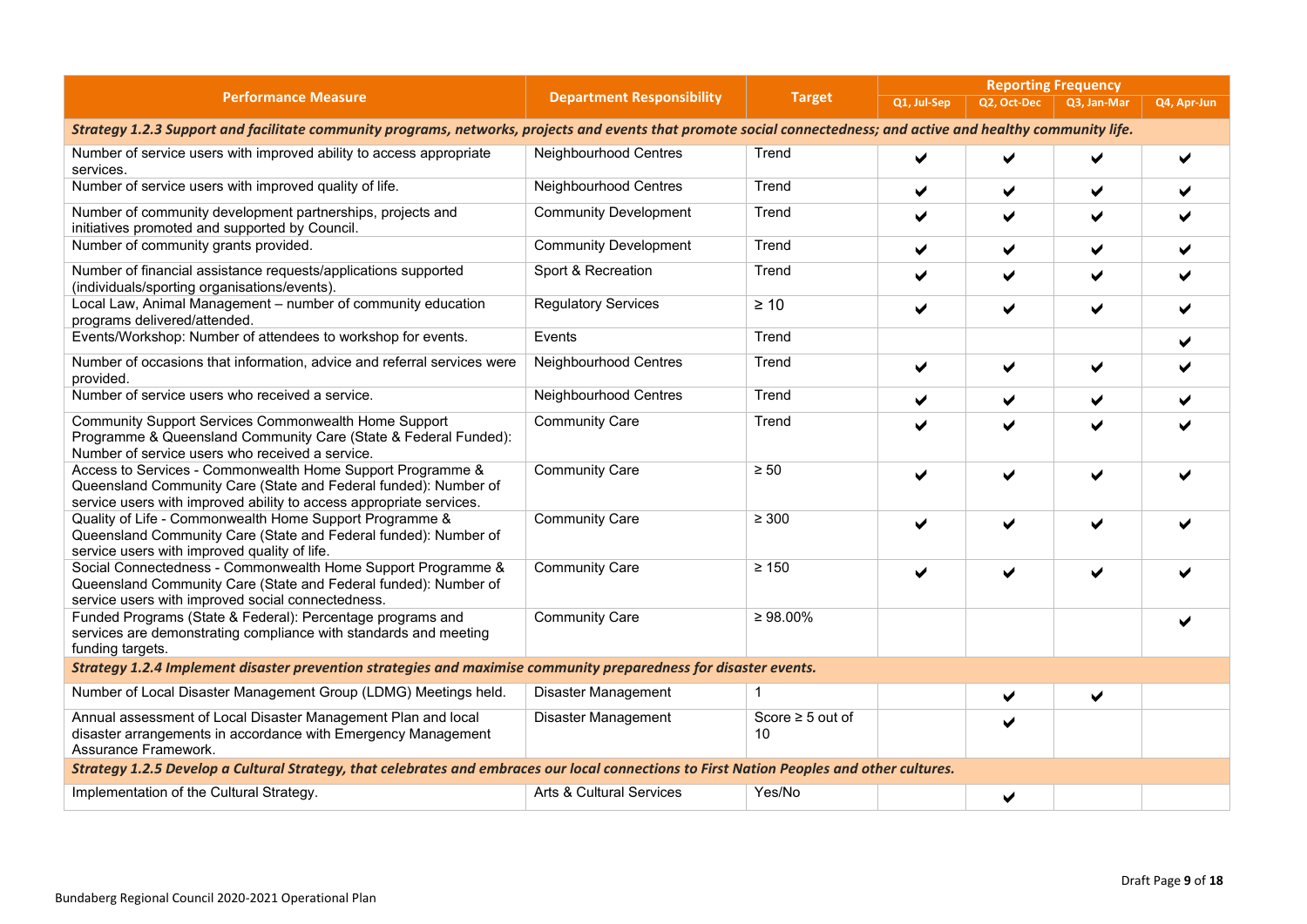# **1.3 An empowered and creative place**

|                                                                                                                                                 |                                                                                                                                                                   |              |             | <b>Reporting Frequency</b> |             |             |  |  |
|-------------------------------------------------------------------------------------------------------------------------------------------------|-------------------------------------------------------------------------------------------------------------------------------------------------------------------|--------------|-------------|----------------------------|-------------|-------------|--|--|
| <b>Performance Measure</b>                                                                                                                      | <b>Department Responsibility</b>                                                                                                                                  | Target       | Q1, Jul-Sep | Q2, Oct-Dec                | Q3, Jan-Mar | Q4, Apr-Jun |  |  |
|                                                                                                                                                 | Strategy 1.3.1 Provide facilities, spaces, services and activities that promote and support lifelong learning and community engagement with the arts and culture. |              |             |                            |             |             |  |  |
| Number of patrons using our libraries.                                                                                                          | <b>Library Services</b>                                                                                                                                           | $\ge 65,000$ | ✔           | ✔                          | ✔           |             |  |  |
| Number of participants in our community programs.                                                                                               | <b>Library Services</b>                                                                                                                                           | $\geq 1,800$ | ✔           | ✔                          | ✔           |             |  |  |
| Number of visitors to BRAG and ChArts.                                                                                                          | Galleries - BRAG & ChArts                                                                                                                                         | Trend        | ✔           | ✔                          |             |             |  |  |
| Occupancy: Seats booked as a percentage of total seats available.                                                                               | <b>Moncrieff Entertainment Centre</b>                                                                                                                             | Trend        | ✔           | ✔                          | ✔           |             |  |  |
| Number of community groups using the Moncrieff Entertainment<br>Centre.                                                                         | <b>Moncrieff Entertainment Centre</b>                                                                                                                             | Trend        | ✔           | ✔                          | ✔           |             |  |  |
| Number of patrons visiting the Moncrieff Entertainment Centre.                                                                                  | <b>Moncrieff Entertainment Centre</b>                                                                                                                             | $\geq 8,000$ | ✔           | ✔                          | ✔           |             |  |  |
| Capacity: Days booked as a percentage of total days available.                                                                                  | <b>Moncrieff Entertainment Centre</b>                                                                                                                             | Trend        | ✔           | ✔                          | ✔           |             |  |  |
| Strategy 1.3.2 Provide leadership in creative innovation, opportunities for learning and social and cultural development.                       |                                                                                                                                                                   |              |             |                            |             |             |  |  |
| Number of participants in our Digital Literacy programs.                                                                                        | <b>Library Services</b>                                                                                                                                           | $\geq 100$   | ✔           | ✔                          | ✔           |             |  |  |
| Number of performing arts initiatives designed to engage with our<br>community.                                                                 | <b>Moncrieff Entertainment Centre</b>                                                                                                                             | $\geq 3$     | ✔           | ✔                          | ✔           |             |  |  |
| Number of visual arts initiatives designed to engage with our<br>community.                                                                     | Galleries - BRAG & ChArts                                                                                                                                         | Trend        | ✔           | ✔                          |             |             |  |  |
| Strategy 1.3.3 Advocate and support heritage and culture programs, projects, plans and events, which create a positive identity for the region. |                                                                                                                                                                   |              |             |                            |             |             |  |  |
| Attendee satisfaction at Childers Festival from survey results.                                                                                 | Events                                                                                                                                                            | $\geq 90\%$  | ✔           |                            |             |             |  |  |
| Attendee satisfaction at the Taste Bundaberg Festival.                                                                                          | Events                                                                                                                                                            | $\geq 85\%$  | ✔           |                            |             |             |  |  |
| Attendee satisfaction at the Milbi Festival.                                                                                                    | Events                                                                                                                                                            | $\geq 85\%$  | ✔           |                            |             |             |  |  |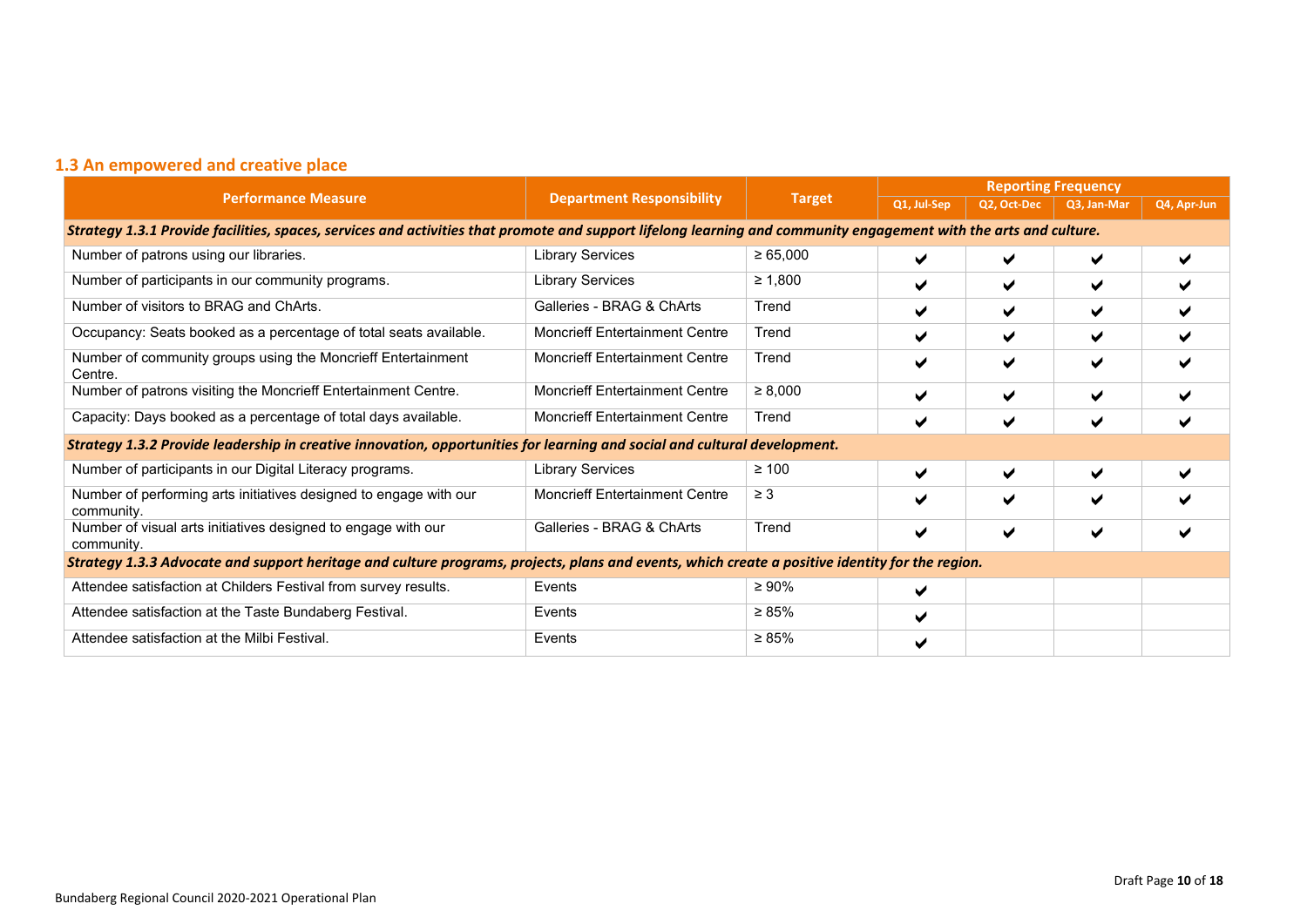

# **2.1 Infrastructure that meets our current and future needs**

|                                                                                                                                                        |                                              |               | <b>Reporting Frequency</b> |              |             |             |  |
|--------------------------------------------------------------------------------------------------------------------------------------------------------|----------------------------------------------|---------------|----------------------------|--------------|-------------|-------------|--|
| <b>Performance Measure</b>                                                                                                                             | <b>Department Responsibility</b>             | <b>Target</b> | Q1, Jul-Sep                | Q2, Oct-Dec  | Q3, Jan-Mar | Q4, Apr-Jun |  |
| Strategy 2.1.1 Develop, implement and administer strategies and plans underpinned by the principles of sustainable development.                        |                                              |               |                            |              |             |             |  |
| Percentage of complaints formally acknowledged within 5 days.                                                                                          | Development Compliance                       | $= 100%$      |                            | $\checkmark$ |             |             |  |
| Strategy 2.1.2 Plan and implement council's long-term and annual capital works improvement program that reflects community needs and expectations.     |                                              |               |                            |              |             |             |  |
| Delivery of Wastewater Capital Projects Program: Percentage of<br>adopted budget completed.                                                            | <b>Water Services</b>                        | 95%           |                            |              |             |             |  |
| Delivery of Water Capital Projects Program: Percentage of adopted<br>budget completed.                                                                 | <b>Water Services</b>                        | 95%           |                            |              |             |             |  |
| Strategy 2.1.3 Apply renewable and clean energy strategies in operational management and project development and construction.                         |                                              |               |                            |              |             |             |  |
| Progress of recommendations in Sustainable Bundaberg 2030.                                                                                             | Strategic Projects & Economic<br>Development | Progress      |                            |              |             |             |  |
| Strategy 2.1.4 Manage and maintain council owned buildings, facilities and assets that support and facilitate social connectedness and community life. |                                              |               |                            |              |             |             |  |
| Percentage usage of the Recreational Precinct.                                                                                                         | <b>Facilities Management</b>                 | Trend         | ✔                          | ✔            | ✔           |             |  |
| Percentage usage of halls and community facilities including Coronation<br>Hall, School of Arts and Gin Gin RSL.                                       | <b>Facilities Management</b>                 | Trend         | ✔                          | ✔            | ✔           |             |  |
| Number of visitors to iconic facilities (Hinkler Hall of Aviation and<br>Fairymead House).                                                             | Tourism                                      | > 4,000       | ✔                          | ✔            | ✔           |             |  |
| Number of visitors attending events at the Bundaberg Multiplex Sport<br>and Convention Centre.                                                         | Tourism                                      | Trend         | ✔                          | ✔            | ✔           |             |  |
| Swimming Pools: Community satisfaction or suitability of facility to<br>promote active and healthy community life.                                     | <b>Community Services</b>                    | $\geq 90\%$   |                            |              |             |             |  |

### **2.2 Sustainable and affordable essential services**

|                                                                                                                                      |                                                   |                | <b>Reporting Frequency</b> |             |             |             |  |
|--------------------------------------------------------------------------------------------------------------------------------------|---------------------------------------------------|----------------|----------------------------|-------------|-------------|-------------|--|
| <b>Performance Measure</b>                                                                                                           | <b>Department Responsibility</b><br><b>Target</b> |                | Q1, Jul-Sep                | Q2, Oct-Dec | Q3, Jan-Mar | Q4, Apr-Jun |  |
| Strategy 2.2.1 Connect our people, places and industries by maintaining and improving road transport, pathway and drainage networks. |                                                   |                |                            |             |             |             |  |
| Percentage of Road, Drainage and Footpath Customer Requests (CRM<br>Tasks) completed within allocated time periods.                  | <b>Corridor Management</b>                        | $\geq 80\%$    | м                          |             |             |             |  |
| Replacement of Footpath Assets in accordance with Long Term Asset<br>Management Plan.                                                | Asset Management                                  | 100% per annum |                            |             |             |             |  |
| Replacement of Road Assets in accordance with the Long Term Asset<br>Management Plan                                                 | Asset Management                                  | 100% per annum |                            |             |             |             |  |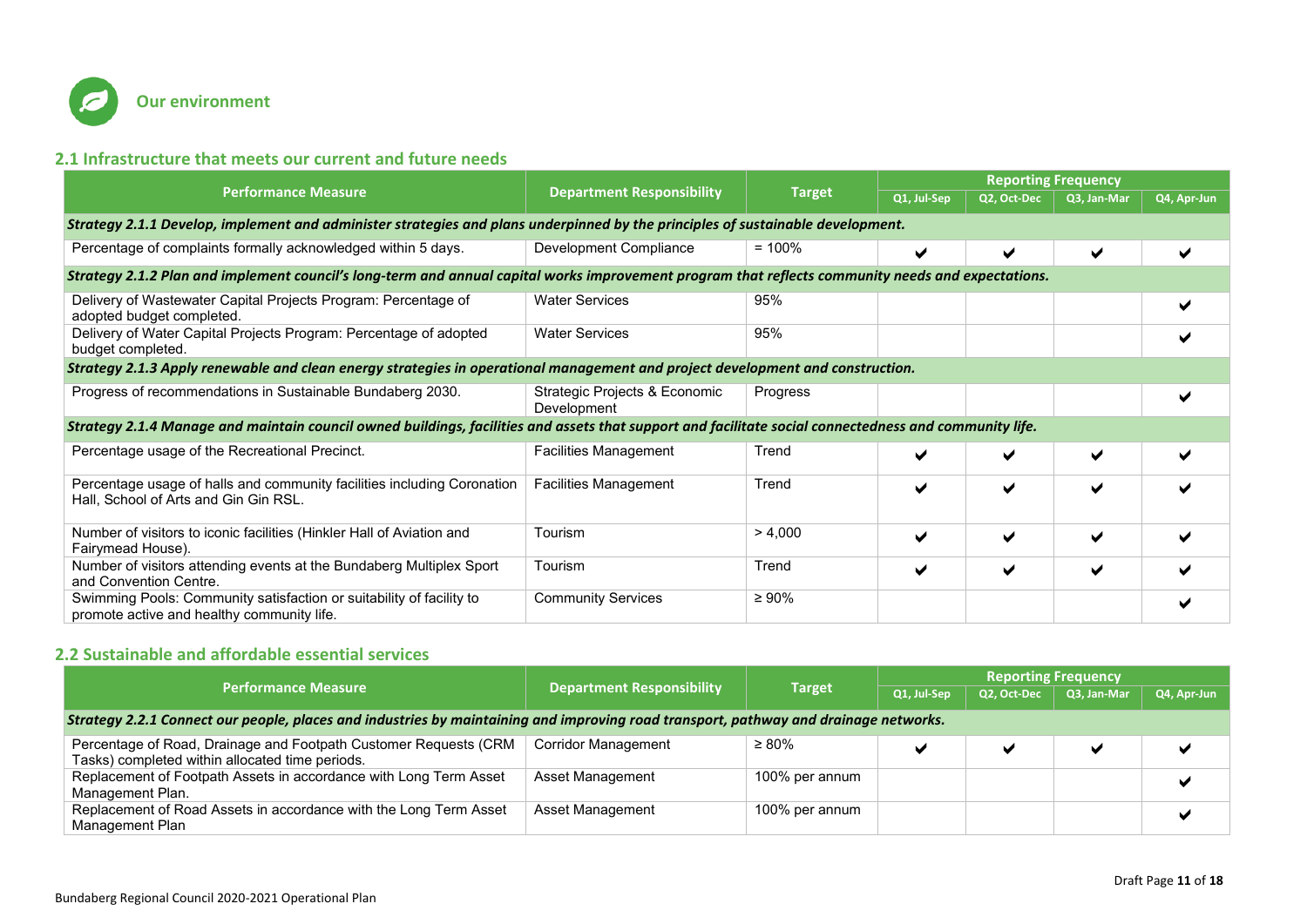|                                                                                                                                                     |                                   |               | <b>Reporting Frequency</b> |             |             |             |  |
|-----------------------------------------------------------------------------------------------------------------------------------------------------|-----------------------------------|---------------|----------------------------|-------------|-------------|-------------|--|
| <b>Performance Measure</b>                                                                                                                          | <b>Department Responsibility</b>  | <b>Target</b> | Q1, Jul-Sep                | Q2, Oct-Dec | Q3, Jan-Mar | Q4, Apr-Jun |  |
| Replacement of Stormwater Assets in accordance with Long Term<br>Asset Management Plan.                                                             | Asset Management                  | 90% per annum |                            |             |             |             |  |
| Strategy 2.2.2 Supply potable water and wastewater services that ensure the health of our community in accordance with council's service standards. |                                   |               |                            |             |             |             |  |
| Water supply reliability: Percentage of customers who do not<br>experience a planned interruption.                                                  | <b>Water Services</b>             | $\geq 95\%$   | ✔                          | ✔           | ✔           |             |  |
| Water supply quality: Water quality incidents per 1,000 connections.                                                                                | <b>Water Services</b>             | $\leq 5$      | ✔                          | ✔           |             |             |  |
| Water supply quality: Water quality complaints per 1,000 connections.                                                                               | <b>Water Services</b>             | $\leq 10$     | ✔                          | ✔           |             |             |  |
| Water supply usage: Raw water usage vs allocation. Water usage as a<br>percentage of allocation for Bundaberg Region.                               | <b>Water Services</b>             | $~< 80\%$     | ✔                          | ✔           | ✔           |             |  |
| Wastewater reliability: Percentage of customers who do not experience<br>interruption.                                                              | <b>Water Services</b>             | $\geq 95\%$   | ✔                          | ✔           | ✔           |             |  |
| Wastewater reliability: Sewer main breaks and chokes per 100km of<br>mains.                                                                         | <b>Water Services</b>             | $\leq 40$     | ✔                          | ✔           | ✔           |             |  |
| Wastewater: Number of reportable incidents.                                                                                                         | <b>Water Services</b>             | $\leq 5$      | ✔                          | ✔           | ✔           |             |  |
| Wastewater odour complaints per 1,000 connections.                                                                                                  | <b>Water Services</b>             | < 5           | ✔                          | ✔           | ✔           |             |  |
| Strategy 2.2.3 Provide safe and efficient waste services to protect our community and environment.                                                  |                                   |               |                            |             |             |             |  |
| Growth in the number of households and businesses with a weekly<br>waste and fortnightly recycling kerbside collection service.                     | Waste & Health Services           | Trend         |                            |             |             |             |  |
| Strategy 2.2.4 Provide effective and efficient fleet and trade services for operations and projects across council.                                 |                                   |               |                            |             |             |             |  |
| Asset Maintenance: Percentage of work tickets completed when<br>scheduled.                                                                          | <b>Fleet &amp; Trade Services</b> | $\geq 95\%$   | ✔                          | ✔           | ✔           |             |  |
| Percentage of internal client survey results satisfactory or above.                                                                                 | <b>Fleet &amp; Trade Services</b> | >75%          | ✔                          | ✔           | ✔           |             |  |
| Percentage of overall plant, vehicle and equipment availability.                                                                                    | Fleet & Trade Services            | $\geq 95\%$   |                            | ✔           |             |             |  |

# **2.3 Sustainable built and natural environments**

| <b>Performance Measure</b>                                                                                                                                                 | <b>Department Responsibility</b> | <b>Target</b> | <b>Reporting Frequency</b> |             |             |             |  |  |
|----------------------------------------------------------------------------------------------------------------------------------------------------------------------------|----------------------------------|---------------|----------------------------|-------------|-------------|-------------|--|--|
|                                                                                                                                                                            |                                  |               | Q1, Jul-Sep                | Q2. Oct-Dec | Q3, Jan-Mar | Q4, Apr-Jun |  |  |
| Strategy 2.3.1 Manage, maintain, rehabilitate and protect our natural resources and regional ecosystems.                                                                   |                                  |               |                            |             |             |             |  |  |
| Biosecurity Surveillance: Number of properties inspected.                                                                                                                  | Natural Resource Management      | $\geq$ 325    | м                          |             |             |             |  |  |
| Strategy 2.3.2 Educate and engage with the community to encourage greater involvement in the protection of the natural environment and the development of land use policy. |                                  |               |                            |             |             |             |  |  |
| Number of public awareness, education programs and activities<br>delivered.                                                                                                | Natural Resource Management      | $\geq 6$      | м                          |             |             |             |  |  |
| Number of community environmental protection and management<br>activities participated in.                                                                                 | Natural Resource Management      | $\geq 6$      | ×.                         |             |             |             |  |  |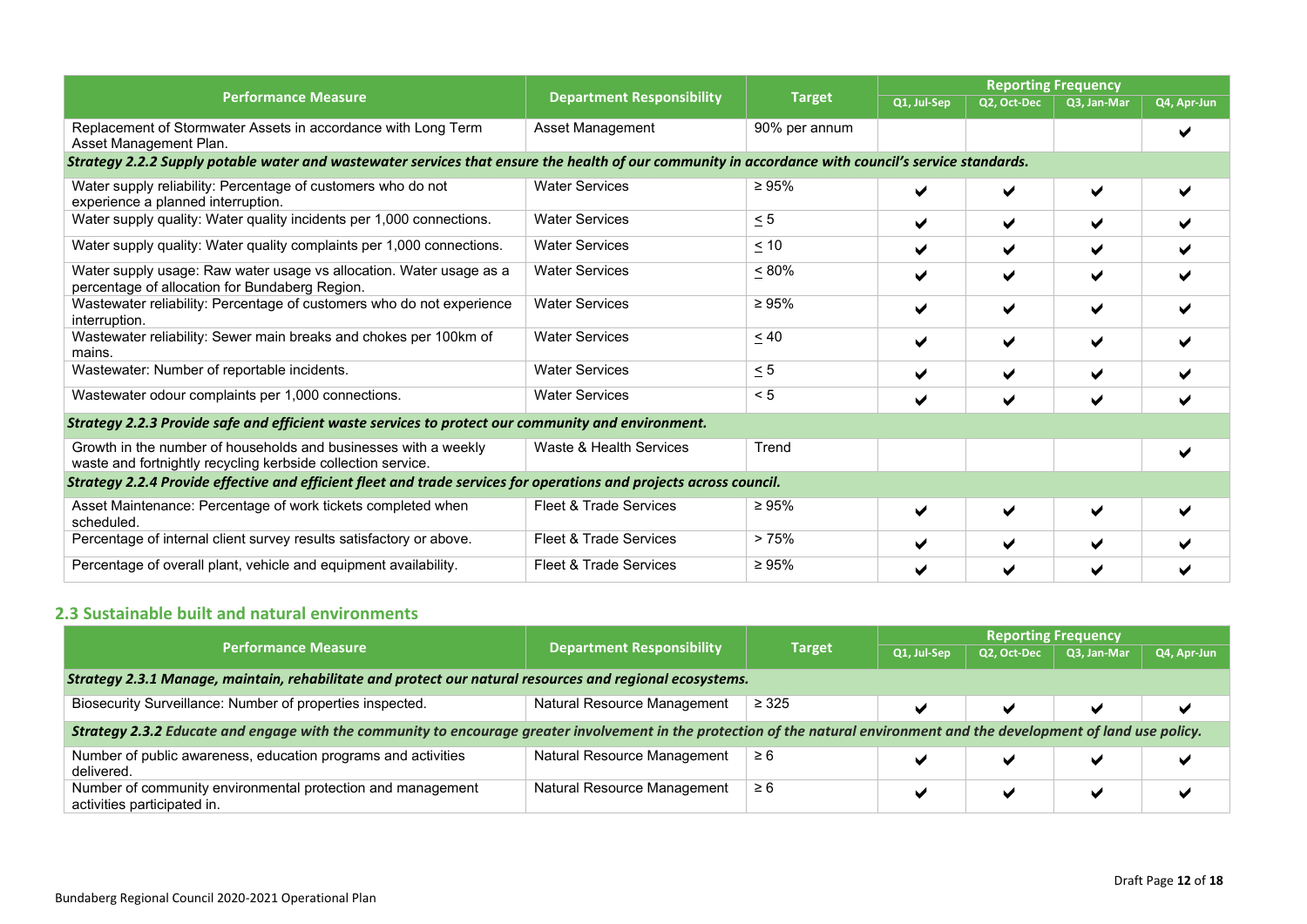|                                                                                                                                                                              |                                      |               | <b>Reporting Frequency</b> |             |             |             |  |
|------------------------------------------------------------------------------------------------------------------------------------------------------------------------------|--------------------------------------|---------------|----------------------------|-------------|-------------|-------------|--|
| <b>Performance Measure</b>                                                                                                                                                   | <b>Department Responsibility</b>     | <b>Target</b> | Q1, Jul-Sep                | Q2, Oct-Dec | Q3, Jan-Mar | Q4, Apr-Jun |  |
| Strategy 2.3.3 Review and consistently enforce local laws, the planning scheme, and other associated environment and public health legislation to ensure they meet community |                                      |               |                            |             |             |             |  |
| standards.                                                                                                                                                                   |                                      |               |                            |             |             |             |  |
| Percentage of annual Regulatory Services revenue budget collected<br>across all three areas.                                                                                 | <b>Regulatory Services</b>           | $\geq 90\%$   | м                          |             | ✔           |             |  |
| Strategy 2.3.4 Provide environmental health and community services and programs to support regional wellbeing.                                                               |                                      |               |                            |             |             |             |  |
| Number of illegal dumping and littering complaints investigated.                                                                                                             | <b>Environmental Health Services</b> | Trend         | м                          |             | ✔           |             |  |
| Number of community health/education programs delivered.                                                                                                                     | <b>Environmental Health Services</b> | $\geq 6$      |                            |             |             |             |  |



# **Our people our business**

#### **3.1 A sustainable financial position**

|                                                                                                                                                                                                                 |                                              |                     | <b>Reporting Frequency</b> |             |             |             |  |
|-----------------------------------------------------------------------------------------------------------------------------------------------------------------------------------------------------------------|----------------------------------------------|---------------------|----------------------------|-------------|-------------|-------------|--|
| <b>Performance Measure</b>                                                                                                                                                                                      | <b>Department Responsibility</b>             | <b>Target</b>       | Q1, Jul-Sep                | Q2, Oct-Dec | Q3, Jan-Mar | Q4, Apr-Jun |  |
| Strategy 3.1.1 Develop and maintain a comprehensive long-term Financial Plan.                                                                                                                                   |                                              |                     |                            |             |             |             |  |
| Annual review of Long-term Financial Plan.                                                                                                                                                                      | <b>Financial Services</b>                    | Yes                 |                            |             |             | ✔           |  |
| Strategy 3.1.2 Apply responsible fiscal principles for sustainable financial management.                                                                                                                        |                                              |                     |                            |             |             |             |  |
| Sufficient working capital is available to meet forecast operational<br>needs and maintained over the long-term financial forecast. Level of<br>funds available greater than Councils minimum cash requirement. | <b>Financial Services</b>                    | $\geq$ \$40,000,000 | ✔                          | ✔           | ✔           |             |  |
| Meeting legislative and operational standards for cash flow,<br>investments, financial audits and accounts payable.                                                                                             | <b>Financial Services</b>                    | Yes                 | ✔                          | ✔           | ✔           |             |  |
| Minimum return on investments is 1.3 times the bank bill swap rate.                                                                                                                                             | <b>Financial Services</b>                    | $\geq 1.30$         | ✔                          | ✔           | ✔           | ✔           |  |
| Outstanding rates as a percentage of rates levied, prior to six monthly<br>rates billing.                                                                                                                       | <b>Financial Services</b>                    | $< 5\%$             | ✔                          |             | ✔           |             |  |
| Receive an unqualified audit opinion for the Annual Financial<br>Statements.                                                                                                                                    | <b>Financial Services</b>                    | Yes                 | ✔                          |             |             |             |  |
| Number of payments outside of terms.                                                                                                                                                                            | <b>Accounts Payable</b>                      | $\leq 90$           | ✔                          | ✔           | ✔           | ✔           |  |
| Strategy 3.1.3 Review, monitor and evaluate asset management.                                                                                                                                                   |                                              |                     |                            |             |             |             |  |
| Annual review of Asset Management Plan and Capital Investment Plan.                                                                                                                                             | <b>Financial Services</b>                    | Yes/No              |                            |             |             | ✔           |  |
| Strategy 3.1.4 Develop strong governance and funding networks with local, state and national stakeholders.                                                                                                      |                                              |                     |                            |             |             |             |  |
| Actively seek and apply for funding opportunities from the State and<br><b>Federal Governments.</b>                                                                                                             | Strategic Projects & Economic<br>Development | Trend               | ✔                          | ✔           | ✔           | ✔           |  |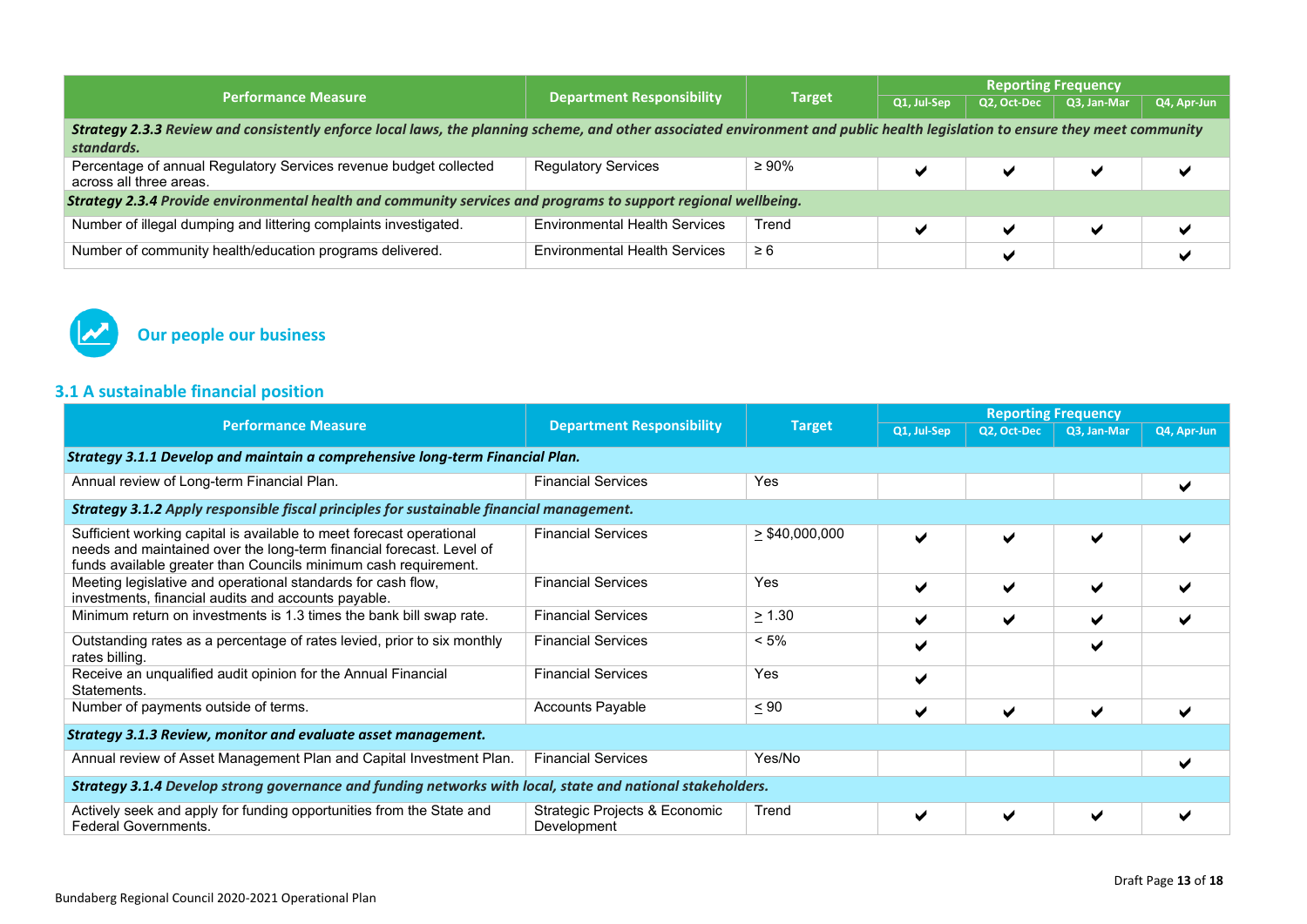| <b>Performance Measure</b>                                                              |                           |                                                                                      | <b>Reporting Frequency</b> |             |                            |             |  |  |  |
|-----------------------------------------------------------------------------------------|---------------------------|--------------------------------------------------------------------------------------|----------------------------|-------------|----------------------------|-------------|--|--|--|
|                                                                                         | Department Responsibility | <b>Target</b>                                                                        | Q1, Jul-Sep                | Q2, Oct-Dec | $Q3$ , Jan-Mar $\parallel$ | Q4, Apr-Jun |  |  |  |
| Meeting the reporting requirements and project milestones of the<br>funding agreements. | <b>Financial Services</b> | $\geq 90\%$ of projects<br>delivered in<br>accord with the<br>Funding<br>agreements. |                            |             |                            | M           |  |  |  |

# **3.2 Responsible governance with a customer-driven focus**

|                                                                                                                                                                        |                                  |                                                               | <b>Reporting Frequency</b> |             |             |             |  |
|------------------------------------------------------------------------------------------------------------------------------------------------------------------------|----------------------------------|---------------------------------------------------------------|----------------------------|-------------|-------------|-------------|--|
| <b>Performance Measure</b>                                                                                                                                             | <b>Department Responsibility</b> | <b>Target</b>                                                 | Q1, Jul-Sep                | Q2, Oct-Dec | Q3. Jan-Mar | Q4, Apr-Jun |  |
| Strategy 3.2.1 Ensure our workforce is adequately trained and supported to competently manage themselves and their work.                                               |                                  |                                                               |                            |             |             |             |  |
| Percentage of staff and supervisors satisfied with training and<br>development received.                                                                               | Organisational Development       | >95%                                                          | ✔                          | ✔           | ✔           | ✔           |  |
| Average number of days for recruitment process (approval to offer of<br>employment).                                                                                   | <b>HR Business Partners</b>      | Average 30<br>business days                                   | ✔                          | ✔           | ✔           |             |  |
| Internal Human Resources investigations are managed in a timely<br>manner.                                                                                             | <b>HR Business Partners</b>      | Average 30<br>business days                                   | ✔                          | ✔           | ✔           |             |  |
| Percentage of staff successfully completed mandatory training<br>requirements, including leadership development training.                                              | Organisational Development       | $\geq 90\%$                                                   | ✔                          | ✔           | ✔           |             |  |
| Continue to maintain and develop a strong employment programs<br>offering across Council.                                                                              | Organisational Development       | $\geq 80\%$ of trainees/<br>apprentices gain<br>qualification | ✔                          | ✔           | ✔           |             |  |
| Strategy 3.2.2 Provide friendly and responsive customer service, in keeping with council values and community expectations.                                            |                                  |                                                               |                            |             |             |             |  |
| Regulatory Services - Number of proactive officer generated CRMs<br>across all three areas.                                                                            | <b>Regulatory Services</b>       | Trend                                                         | ✔                          | ✔           | ✔           |             |  |
| Percentage of call centre enquiries answered in accordance with<br><b>Customer Service Charter.</b>                                                                    | <b>Customer Service</b>          | $\geq 90\%$                                                   | ✔                          | ✔           | ✔           |             |  |
| Percentage of customer requests (CRMs) overdue or outstanding in<br>relation to assigned timeframes.                                                                   | <b>Customer Service</b>          | $\leq 15\%$                                                   | ✔                          | ✔           | ✔           |             |  |
| Strategy 3.2.3 Administer statutory compliant governance operations incorporating insurance; risk management; property management and council policies and procedures. |                                  |                                                               |                            |             |             |             |  |
| Percentage of Administrative Action Complaints received and<br>processed within applicable timeframes.                                                                 | Governance & Legal Services      | $\geq 90\%$                                                   | ✔                          | ✔           | ✔           |             |  |
| Percentage of insurance claims processed submitted within timeframes.                                                                                                  | Governance & Legal Services      | $\geq 95\%$                                                   | ✔                          | ✔           | ✔           |             |  |
| Percentage of compliant Right to Information and Information Privacy<br>applications processed within legislative timeframes.                                          | Governance & Legal Services      | $= 100%$                                                      | ✔                          | ✔           | ✔           |             |  |
| Corporate and Operational risks reported to Audit and Risk Committee.                                                                                                  | Governance & Legal Services      | Yes/No                                                        | ✔                          | ✔           | ✔           |             |  |
| Percentage of appropriate and current contractual arrangements in<br>place for council owned and/or managed property.                                                  | Governance & Legal Services      | $\geq 80\%$                                                   |                            | ✔           |             |             |  |
| Percentage of privacy complaints processed within legislative<br>timeframes.                                                                                           | Governance & Legal Services      | $= 100%$                                                      |                            | ✔           |             |             |  |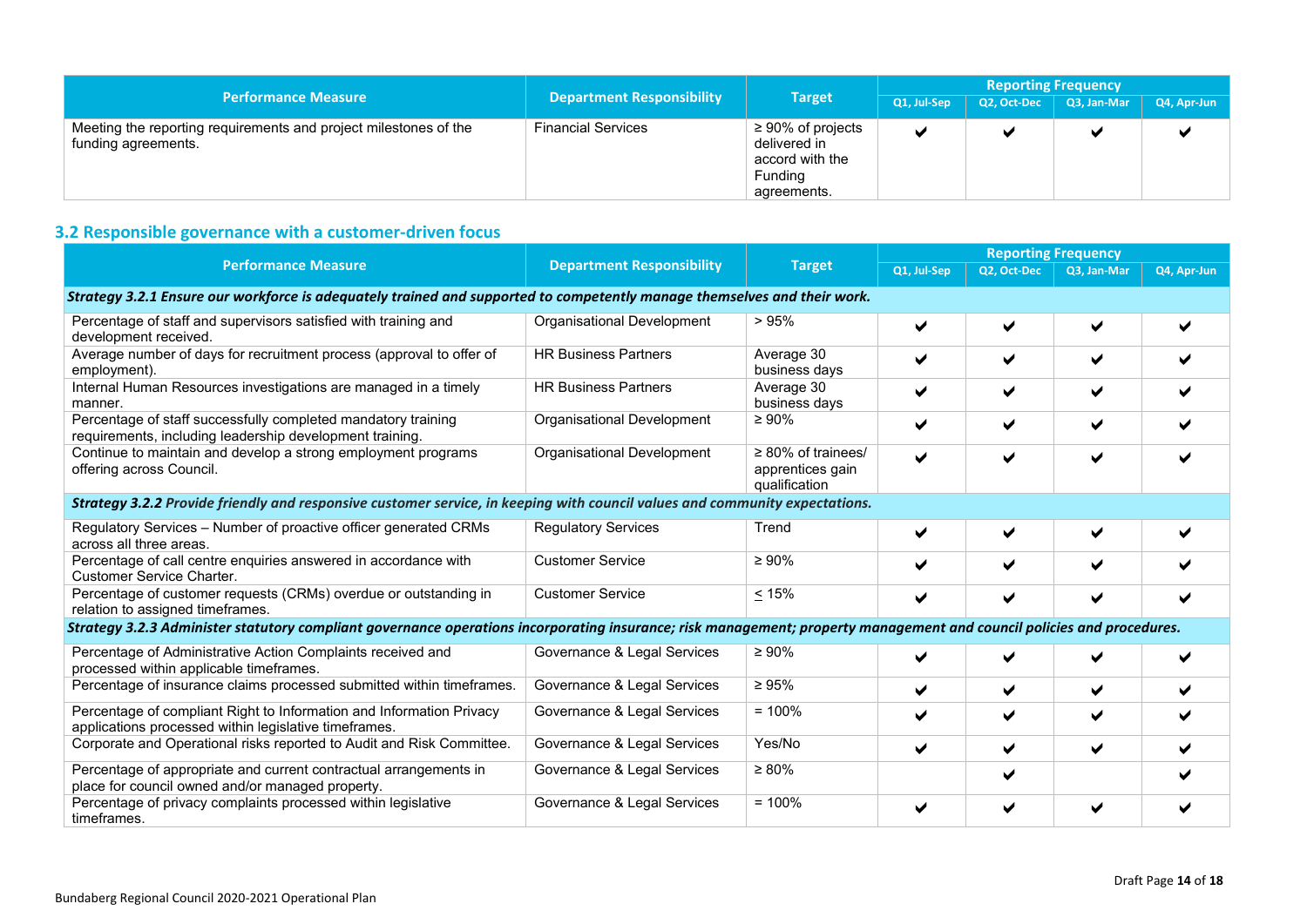|                                                                                                                                                                     |                                        |               | <b>Reporting Frequency</b> |             |             |             |
|---------------------------------------------------------------------------------------------------------------------------------------------------------------------|----------------------------------------|---------------|----------------------------|-------------|-------------|-------------|
| <b>Performance Measure</b>                                                                                                                                          | <b>Department Responsibility</b>       | <b>Target</b> | Q1, Jul-Sep                | Q2, Oct-Dec | Q3, Jan-Mar | Q4, Apr-Jun |
| Number of Right to Information and Information Privacy internal and<br>external reviews initiated.                                                                  | Governance & Legal Services            | Trend         |                            |             |             |             |
| Strategy 3.2.4 Exercise whole-of-council adherence to, and compliance with, council's policies and procedures, in keeping with our corporate values and community's |                                        |               |                            |             |             |             |
| expectations.                                                                                                                                                       |                                        |               |                            |             |             |             |
| Number of Internal Quality, Safety, Environmental and (systems and<br>processes) Audits completed.                                                                  | Integrated Management<br>Systems (IMS) | $\geq$ 2      |                            | ✔           |             |             |
| Number of Internal Audits completed.                                                                                                                                | Internal Audit                         | $\geq$ 2      |                            | ✔           |             |             |
| Strategy 3.2.5 Provide and review systems, programs and processes to ensure effective and efficient service delivery to meet community expectations.                |                                        |               |                            |             |             |             |
| Information Services service desk tickets opened vs. closed.                                                                                                        | <b>Information Services</b>            | $\leq 0$      |                            | ✔           | ✔           |             |
| Customer support satisfaction based on surveyed users.                                                                                                              | Information Services                   | $\geq 80\%$   |                            | ✔           | ✔           |             |
| Percentage of information mapping services availability.                                                                                                            | <b>Information Services</b>            | >98%          |                            | ✔           | ✔           |             |
| Operational risks reviewed quarterly by operational areas.                                                                                                          | Governance & Legal Services            | $\geq 75\%$   |                            |             |             |             |

#### **3.3 Open communication**

|                                                                                                                                                        |                                  |                                |                          | <b>Reporting Frequency</b> |             |             |  |  |
|--------------------------------------------------------------------------------------------------------------------------------------------------------|----------------------------------|--------------------------------|--------------------------|----------------------------|-------------|-------------|--|--|
| <b>Performance Measure</b>                                                                                                                             | <b>Department Responsibility</b> | <b>Target</b>                  | Q1, Jul-Sep              | Q2, Oct-Dec                | Q3, Jan-Mar | Q4, Apr-Jun |  |  |
| Strategy 3.3.1 Keep our community and workforce informed and up-to-date in matters of agency and community interest.                                   |                                  |                                |                          |                            |             |             |  |  |
| Number of articles published on bundabergnow.com.                                                                                                      | Communications                   | $= 70$                         | м                        | ✔                          | ✔           |             |  |  |
| Strategy 3.3.2 Proactively support and encourage community engagement and collaboration.                                                               |                                  |                                |                          |                            |             |             |  |  |
| Total number of followers on Facebook.                                                                                                                 | Communications                   | 5% increase on<br>last quarter | ✔                        | ✔                          | ✔           | ◡           |  |  |
| Strategy 3.3.3 Develop consistent messaging and professional communications that establish a positive profile and identity for council and our region. |                                  |                                |                          |                            |             |             |  |  |
| Council e-newsletter open rate. Measured against industry standard.                                                                                    | Communications                   | ≥ 28%                          | $\overline{\phantom{a}}$ |                            |             |             |  |  |
| Strategy 3.3.4 Review and develop updated and relevant communication platforms, modes, mediums and content.                                            |                                  |                                |                          |                            |             |             |  |  |
| Council e-newsletter subscriber growth.                                                                                                                | Communications                   | 5% increase on<br>last quarter | м                        | ✔                          | ✔           | ◡           |  |  |
| Keep our workforce informed and engaged through internal<br>communications.                                                                            | Communications                   | 100 per year                   | м                        |                            |             |             |  |  |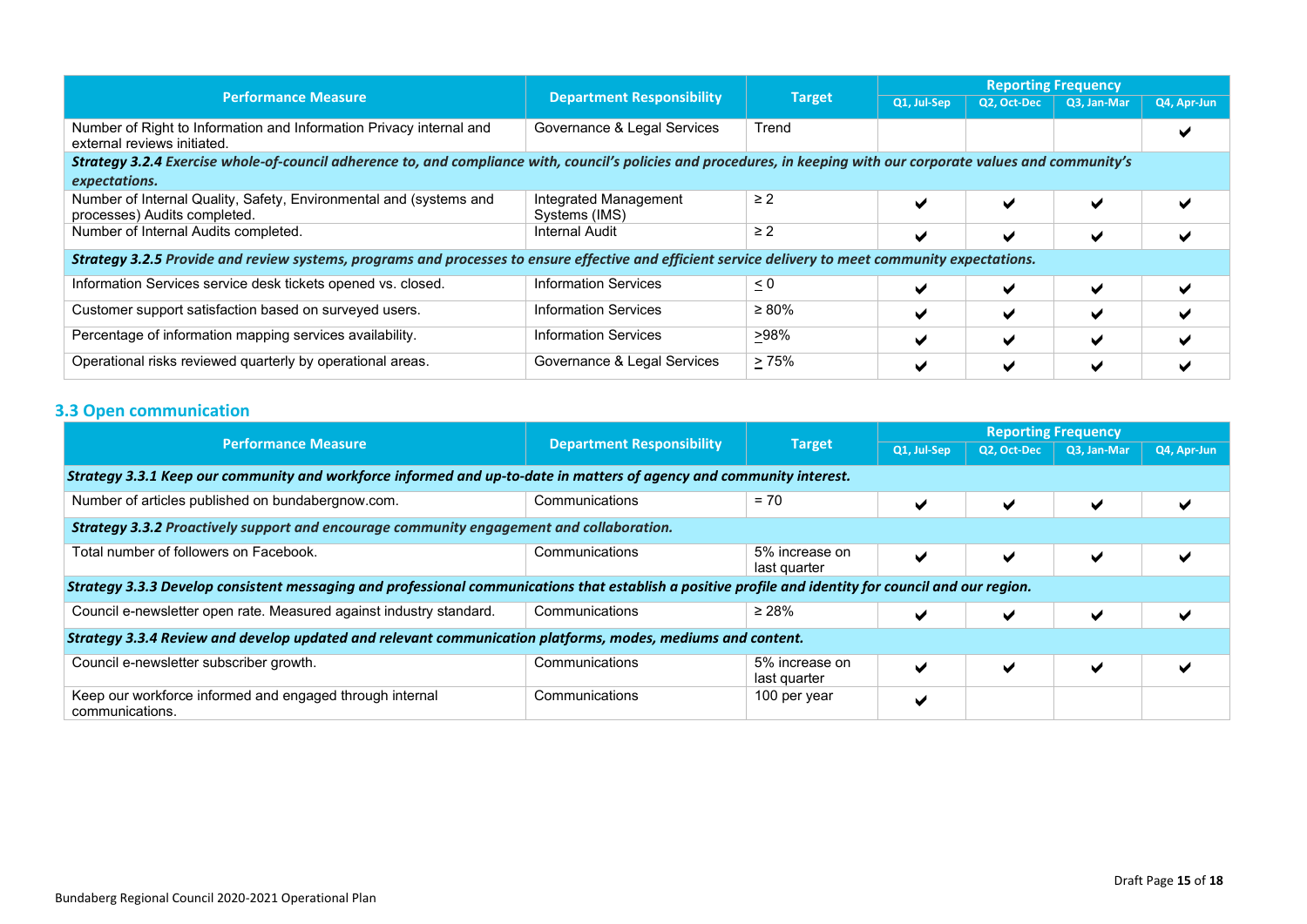# **Game Changers Performance Measures**

### **Connected and leveraged infrastructure**

- Enhance connectivity to drive economic growth and urban productivity.
- Better leveraging of existing infrastructure, improving outcomes for residents and business.

|                                                                                                                                                                                                                                              |                                                                                                      |                       | <b>Reporting Frequency</b> |             |             |             |  |  |
|----------------------------------------------------------------------------------------------------------------------------------------------------------------------------------------------------------------------------------------------|------------------------------------------------------------------------------------------------------|-----------------------|----------------------------|-------------|-------------|-------------|--|--|
| <b>Performance Measure</b>                                                                                                                                                                                                                   | <b>Department Responsibility</b>                                                                     | <b>Target</b>         | Q1, Jul-Sep                | Q2, Oct-Dec | Q3, Jan-Mar | Q4, Apr-Jun |  |  |
|                                                                                                                                                                                                                                              | Strategy 4.1.1 Strategic infrastructure plans developed for all classes of community infrastructure. |                       |                            |             |             |             |  |  |
| The Local Government Infrastructure Plan is reviewed annually.                                                                                                                                                                               | Development                                                                                          | 100% by June<br>2021  |                            |             |             |             |  |  |
| Strategy 4.1.2 Annual infrastructure capital programs are completed in accord with adopted strategic plans and in accord with budget.                                                                                                        |                                                                                                      |                       |                            |             |             |             |  |  |
| Completion of business as usual projects (routine projects that Council<br>has control over) including renewals and own source of funding.                                                                                                   | <b>Financial Services</b>                                                                            | $\geq 90\%$ per annum | ✔                          |             |             |             |  |  |
| Completion of Bespoke Projects (specific/uncommon projects) subject<br>to external factors including grant specific funding, in partnership with or<br>dependent on external entities commitment or dependent on another<br>Bespoke Project. | <b>Financial Services</b>                                                                            | $\geq 60\%$ per annum | ✔                          |             |             |             |  |  |
| Strategy 4.1.3 Annual investment in infrastructure renewal is not less than the annual costs of infrastructure depreciation.                                                                                                                 |                                                                                                      |                       |                            |             |             |             |  |  |
| Planned capital expenditure on replacement assets is consistent with<br>the Long-term Asset Management Plan.                                                                                                                                 | <b>Financial Services</b>                                                                            | Yes/No                |                            |             |             |             |  |  |
| Strategy 4.1.4 Ten year Capital Plan developed.                                                                                                                                                                                              |                                                                                                      |                       |                            |             |             |             |  |  |
| Ten year capital investment plan maintained and revised to inform the<br>original budget and amended budgets.                                                                                                                                | <b>Financial Services</b>                                                                            | Yes/No                |                            |             |             |             |  |  |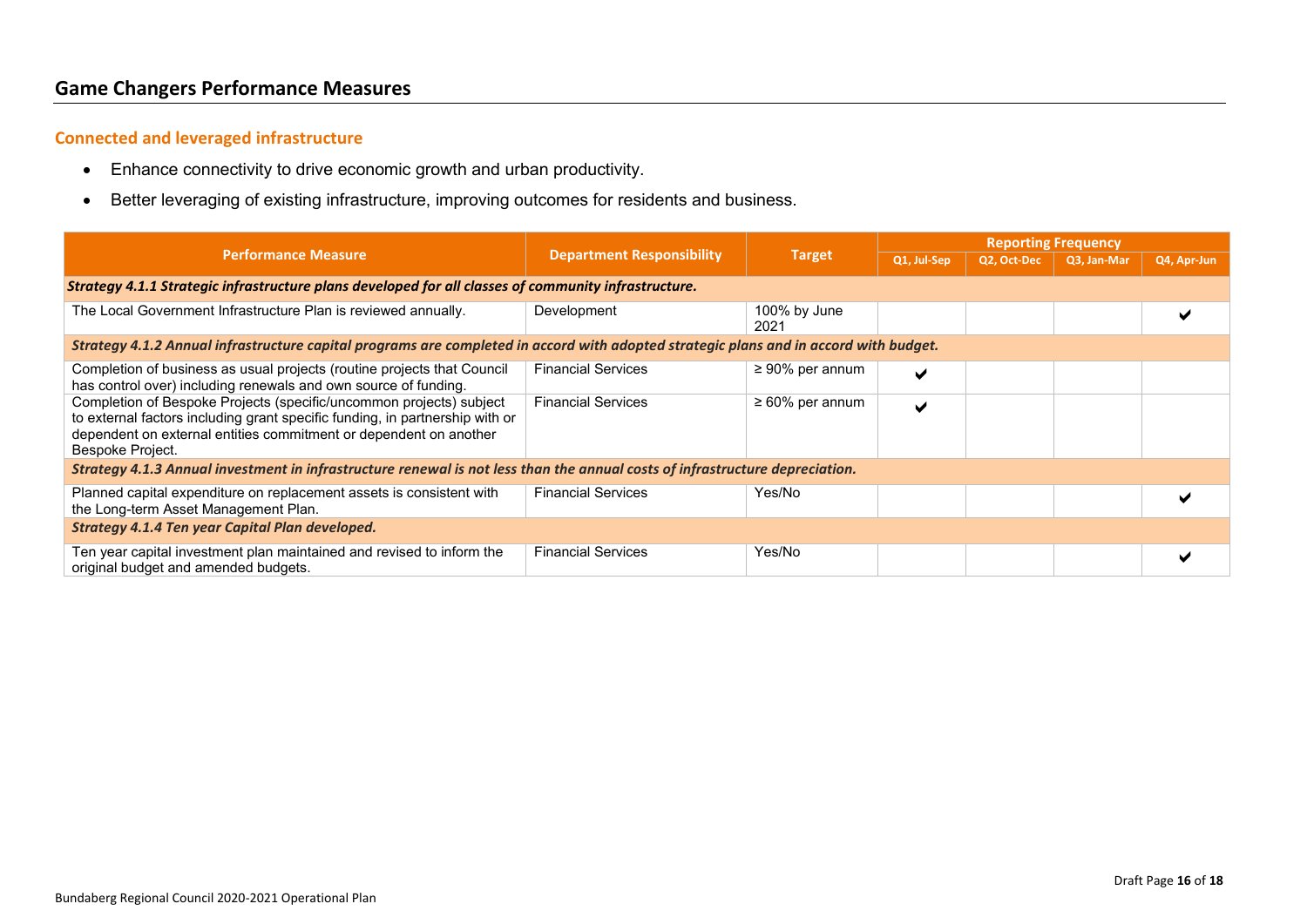#### **Advocacy and investment attraction**

- Partner with relevant stakeholders to deliver tangible investment outcomes.
- Proactively pursue public and private investment in projects that build our community and strengthen our economy.

| <b>Performance Measure</b>                                                        |                                                | <b>Target</b> | <b>Reporting Frequency</b> |             |             |             |  |  |
|-----------------------------------------------------------------------------------|------------------------------------------------|---------------|----------------------------|-------------|-------------|-------------|--|--|
|                                                                                   | <b>Department Responsibility</b>               |               | Q1, Jul-Sep                | Q2, Oct-Dec | Q3, Jan-Mar | Q4, Apr-Jun |  |  |
| Strategy 4.2.1 Preparation and delivery of a Bundaberg regional advocacy program. |                                                |               |                            |             |             |             |  |  |
| Advocacy priority list reviewed annually by Council.                              | Strategic Projects and Economic<br>Development | 100%          |                            |             |             |             |  |  |
| Strategy 4.2.2 Demonstrated new investment in strategic projects.                 |                                                |               |                            |             |             |             |  |  |
| Annual review of investment in strategic projects.                                | Strategic Projects and Economic<br>Development | 100%          |                            |             |             |             |  |  |

#### **Use of digital and innovative technologies**

• Develop and implement a new Intelligent Communities Plan that positions the Bundaberg Region as a model intelligent community in regional Australia.

|                                                                                          |                                                  | <b>Target</b> | <b>Reporting Frequency</b> |             |             |             |  |
|------------------------------------------------------------------------------------------|--------------------------------------------------|---------------|----------------------------|-------------|-------------|-------------|--|
| <sup>'</sup> Performance Measure .                                                       | <b>Department Responsibility</b>                 |               | Q1, Jul-Sep                | Q2, Oct-Dec | Q3, Jan-Mar | Q4, Apr-Jun |  |
| Strategy 4.3.1 Delivery of the Bundaberg Regional Intelligent Communities Plan.          |                                                  |               |                            |             |             |             |  |
| Annual review of Intelligent Communities Plan.                                           | Strategic Projects and Economic  <br>Development | 100%          |                            |             |             |             |  |
| Strategy 4.3.2 Organisational and region wide adoption of innovative smart technologies. |                                                  |               |                            |             |             |             |  |
| Annual review of adoption of innovative and smart technologies.                          | Strategic Projects and Economic  <br>Development | 100%          |                            |             |             |             |  |